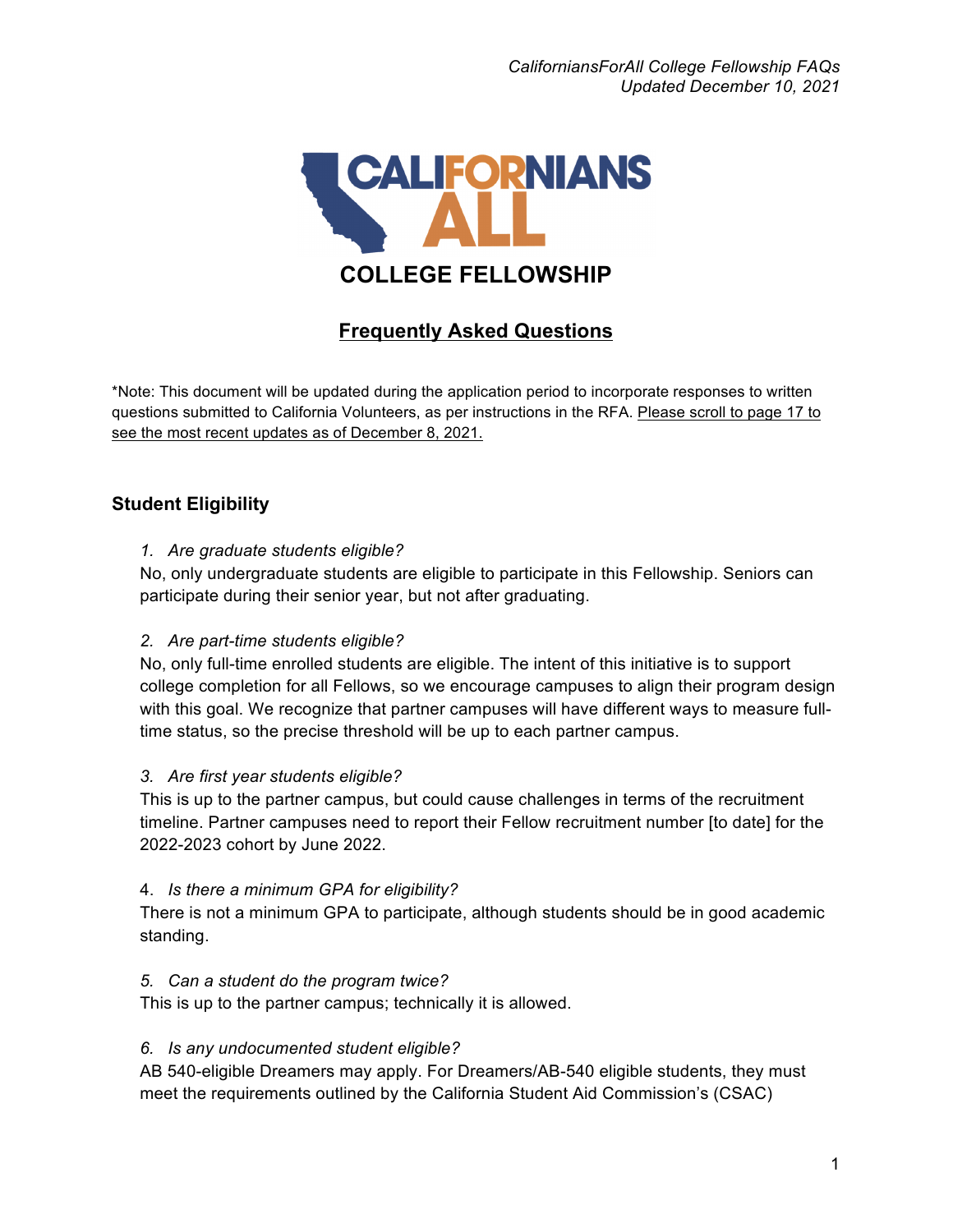Dreamer Service Incentive Grant Program. More information on eligibility requirements can be viewed here: https://www.csac.ca.gov/post/california-dream-act-service-incentive-grantprogram-1.

## **Fellow Recruitment**

7. *Will partner campuses have to meet a minimum Fellow enrollment target?* Yes, as part of their application, colleges and universities will need to state their Fellow enrollment target, which should fall within the ranges outlined in Section II A of the RFA. It is imperative that California Volunteers select partner campuses with the capacity to implement this program at the desired scale. This will maximize available state resources through supporting the budgeted number of Fellows (3,250 college students per year). The minimum annual Fellow enrollment target for an individual campus applying directly is 100 Fellows per year. The *collective* minimum annual target for a Consortium of 3 or more campuses applying together (with a Lead Partner) is 200 Fellows per year. Any single campus that is part of a Consortium should commit to enroll at least 50 Fellows per year.

8. *What is the deadline to report Fellow enrollment numbers to California Volunteers*? The interim deadline to report Cohort 1 Fellow enrollment numbers is June 1, 2022. We hope this number will be close to final, but understand that some changes may occur over the summer so will ask partner campuses to update us again in August 2022 if their Fellow enrollment number has changed.

### *9. What happens if a partner campus is unable to reach its target Fellow enrollment numbers?*

If in June 2022 a partner campus is more than 10% below the Fellow recruitment target identified in their initial grant application, California Volunteers will propose a grant amendment process to adjust the amount of funding available for the first year of implementation.

### **Service Positions**

### *10. Is virtual service allowed?*

The intent of this Fellowship is to primarily offer in-person service activities. However, due to the continuing impact of the COVID-19 pandemic, partners may include some virtual service options, at least for the first year of implementation (2022-2023).

#### 11. *What are the expected activities of the students*?

Students are expected to support core activities led by the community host organization where they are placed. These activities can include a mix of direct service to community beneficiaries (e.g. tutoring K-12 students, planting trees, serving meals at a Food Bank) and programmatic support to the organization, such as volunteer mobilization, scheduling, or communications. Direct service is key to building cross-cultural understanding and civic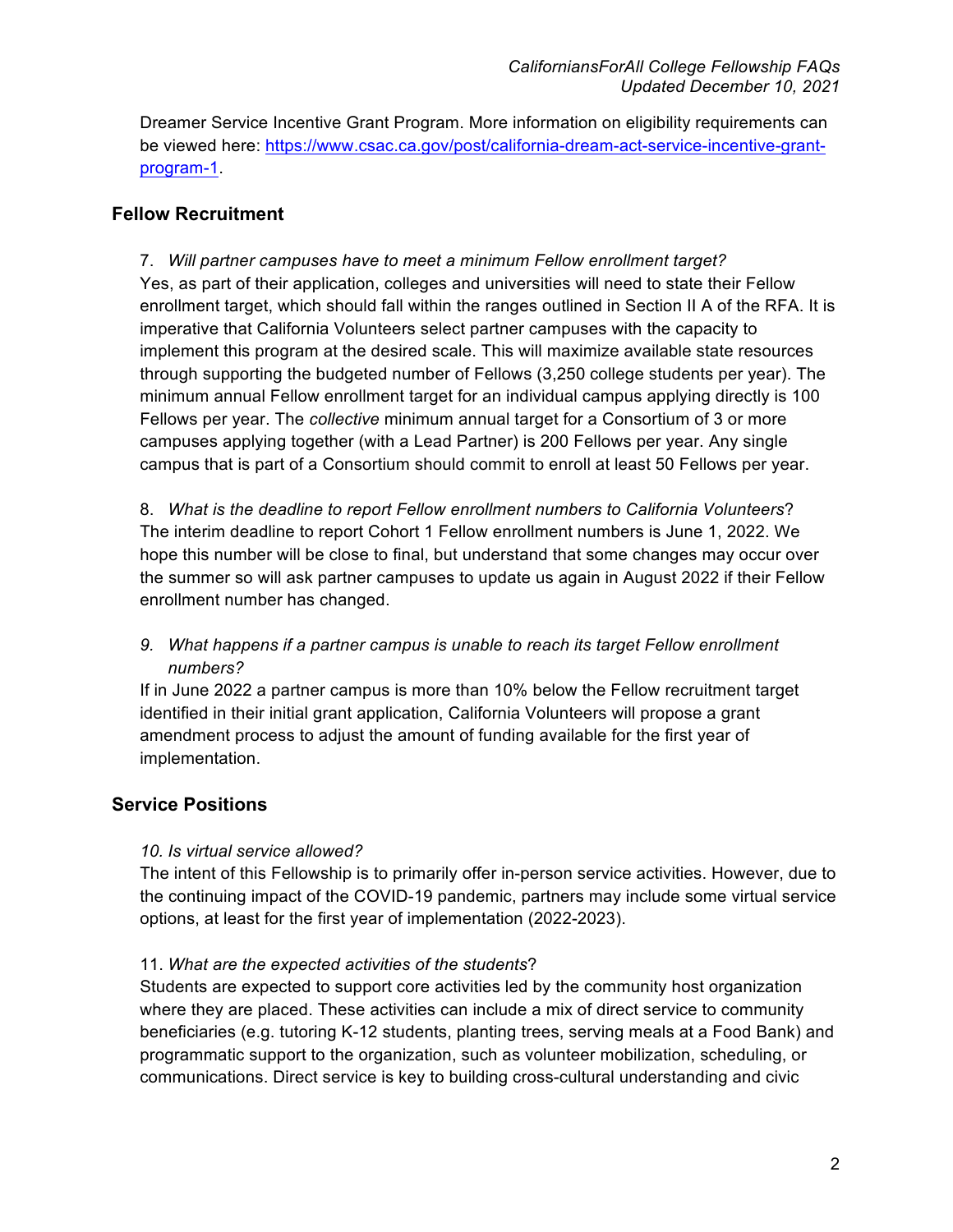responsibility, while programmatic support should be designed to cultivate 21st century employability skills.

### 12. *Can any of the service positions be with an on-campus partner, for example a campus food pantry?*

Yes, provided the on-campus partner is focused on one of the three Focus Areas and is able to provide Fellows with a meaningful service experience, as described above.

### 13. *Can any of the service positions be focused on supporting the implementation of the Fellowship?*

Service positions should not focus on the administration of the Fellowship, since California Volunteers is providing separate funding to each partner campus for that purpose. However, campus partners may choose to offer a small number of service positions each year for "Team Leaders." These 450-hour service positions would include a primary service placement with a community partner organization, as well as a smaller number of hours (within the 450-hour requirement) dedicated to providing support to the Fellowship cohort on their campus as a peer leader / mentor.

*14. Can service hours be completed during the summer or on school breaks?* This is allowable, as long as the partner campus can ensure proper oversight is in place to support students and verify service completion.

## *15. Could a student complete the 450 hours in one semester?*

This is not encouraged, but is allowed, provided there is a strong rationale.

#### 16. *How will service hours be tracked, and who needs to approve*?

Each partner campus will establish its own system for tracking and approving Fellow service hours, which must be verified to ensure eligibility for the Education Award. California Volunteers will consider developing a centralized platform for partner campuses to use for this purpose; more details will be forthcoming.

### 17. *If a student completes less than 450 hours of service, will they still receive a pro-rated living allowance (stipend) and a pro-rated Education Award*?

Only Fellows who complete the 450-hour service requirement will be eligible for the \$3,000 Education Award; it cannot be pro-rated. With regard to the stipend, students will receive compensation by pay period, which is normally every two weeks. If the student earned any service hours during a particular pay period they are subject to the full stipend amount for that period. We strongly encourage each partner campus to make every effort to maximize Fellow retention, which will be a key metric for securing future funding.

## 18. *Does completing this Fellowship affect student eligibility for a future, full-time AmeriCorps position*?

In general, individuals are eligible to serve up to four terms of service with AmeriCorps, so this should not be an issue. The only exception would be if a Fellow received an unfavorable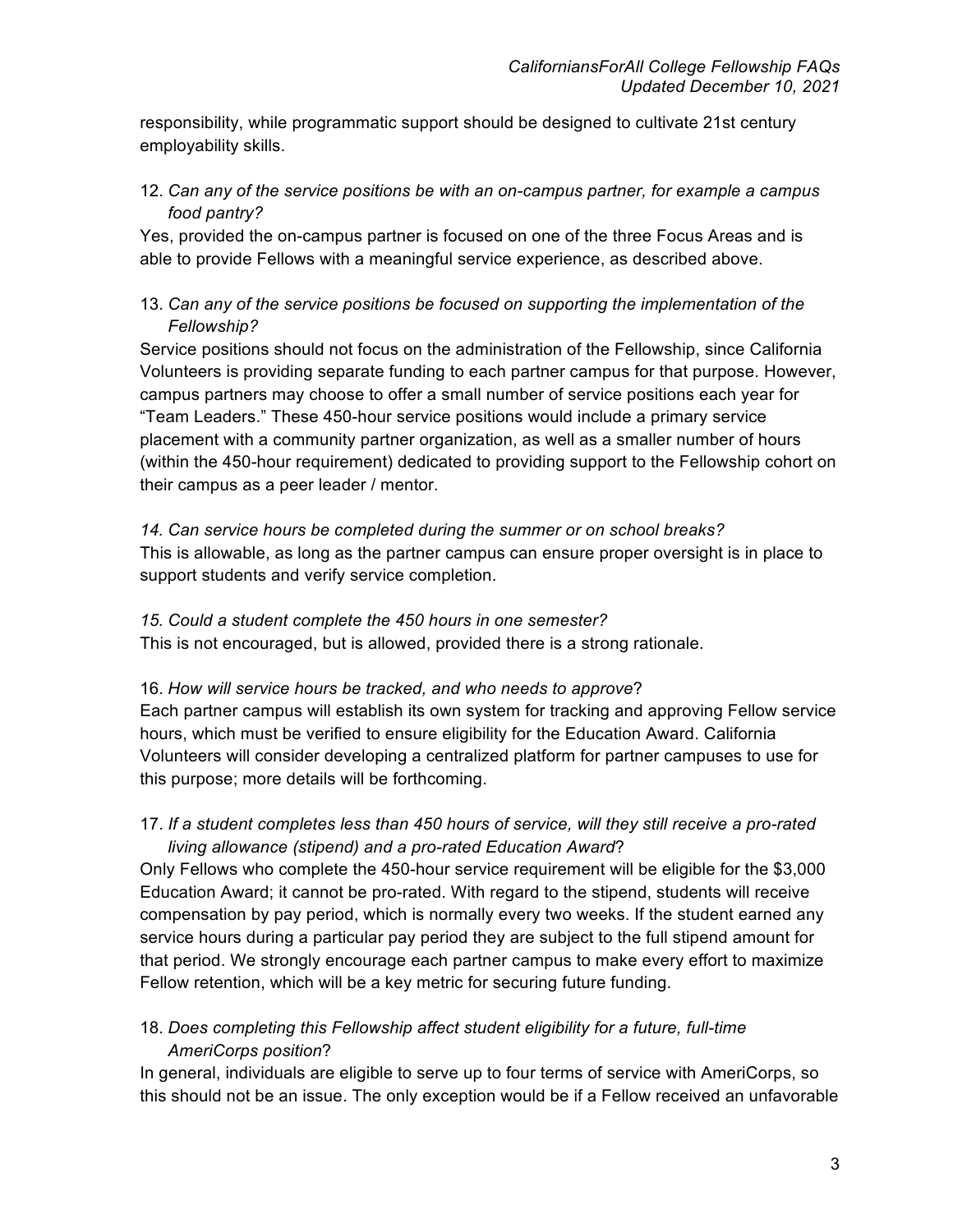performance review by the campus partner, which could disqualify them from serving in future AmeriCorps service positions.

### **Community Host Partners**

- 19. *Can students be placed at for-profit organizations*?
- No, community host partners must be not-for-profit (NGOs or government).
- 20. *Are there any other minimal eligibility criteria for community host organizations, e.g. minimum staff size, budget size, or years of operation*?

Community host organizations must have the capacity to host and effectively supervise at least two participating Fellows. In addition, California Volunteers strongly encourages college and university partners to carefully consider an organization's track record and reputation in the community before selecting them as a host organization for your Fellows. Each partner campus will need to follow their own institution's guidelines and policies for establishing MOUs with community host organizations.

21. *Could multiple campuses develop 'blanket' MOUs with one or more community host organizations in their region*?

This may be possible, particularly for partner campuses from the same system and/or in the same region. We encourage college partners to explore this option during the Planning and Program Development Phase.

22. *Will California Volunteers require a common application for community host partners*? No, each partner campus will design their own application process, though the application must include the minimum eligibility criteria outlined in the RFA. California Volunteers may require one or more statewide orientation sessions for community host partners that are new to the program; more details forthcoming.

*23. How will California Volunteers support the recruitment of new community host partners?* CV will launch a significant publicity effort in early 2022 to raise awareness about the CaliforniansForAll College Fellowship and encourage local organizations to get engaged. In addition, and where appropriate, CV staff will play a matchmaking role between campus partners and our existing regional or statewide partner organizations that have a successful track record in one or more of the Focus Areas and are interested in hosting Fellows.

## **Academic Integration**

*24. Is it required that partner campuses offer some form of academic credit to Fellows?* While this is not required, it is strongly encouraged. Applicants that put forward a compelling proposal for integrating the service experience with student learning and academic outcomes will be favorably considered in the selection process. Again, the focus should be on ensuring timely college completion for all Fellows.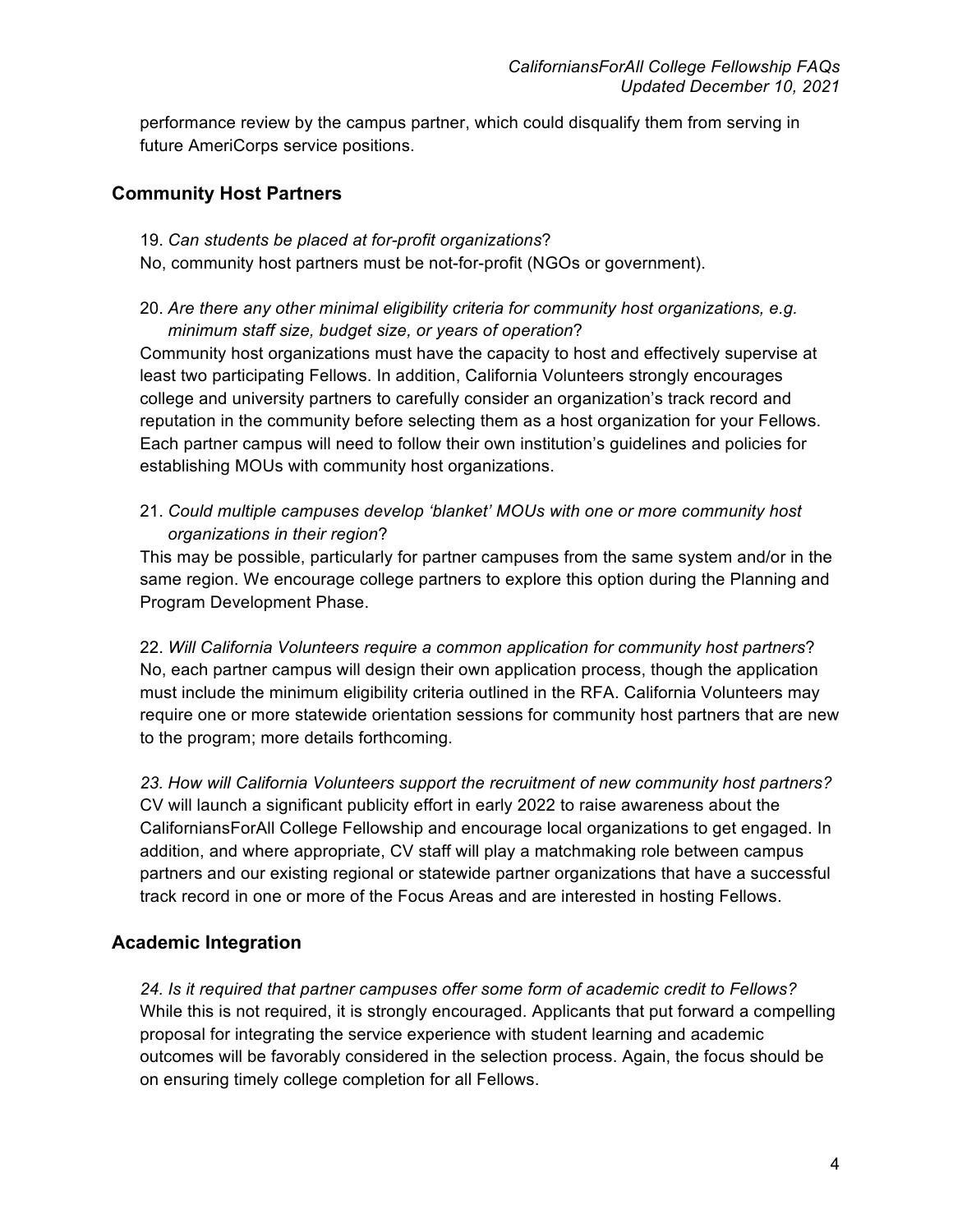#### *25. What form could/should academic credit take?*

California Volunteers encourages partner campuses to consider the following options for providing credit: 1) Link to degree programs (e.g. Teacher Preparation, environmental studies, etc.); 2) Link to existing or new service learning courses; and/or 3) Independent study or internship credit. Regardless of the approach taken, partner campuses should have a strong rationale for how this approach will help ensure that Fellows graduate on time and with less debt. That said, each partner campus should balance the importance of both student outcomes and community outcomes as they finalize their program design.

26. *Can any funding under this grant be used to provide incentives to faculty to get engaged*?

Yes, this is up to the partner campus.

## **Regional Collaboration**

#### *27. Why is California Volunteers encouraging regional collaboration?*

We see value in regional collaboration, as it has the potential to increase local community impact within shared Focus Areas, facilitate peer learning and exchange for continuous program improvement, and put more money on the ground by consolidating some administrative functions. We see particular value in inter-segmental collaboration to help strengthen the higher education system overall and to ensure strong participation by community colleges.

### 28. *What are the different models that a regional collaboration can take?*

As outlined in the RFA, applicants may choose from the following models:

- a) Apply as an individual campus and then coordinate with other selected partners from your region during the Planning and Program Development Phase.
- b) Apply as an *inter-segmental* regional Consortium with a Lead Partner (designated legal applicant). In this model, the Lead Partner submits a single application on behalf of the Consortium, and then submits one *College Fellowship Implementation Plan* for the Consortium at the conclusion of the Planning and Program Development Phase. The Lead Partner then manages sub-grants to all of its partner campuses.
- c) Apply as a *single system* statewide or regional Consortium with a Lead Partner (designated legal applicant). Again, the Lead Partner would submit a single application on behalf of the Consortium and have the same responsibilities as outlined above.
- d) Apply as a regional collaboration *without* a Lead Partner. In this case, each institution submits their own grant application, but they agree to work together in implementing the College Fellowship if their applications are selected. Applications should include letters of support from partner campuses, as well as an initial description of how these institutions plan to collaborate at the regional level.

#### *29. Why is California Volunteers offering multiple options for applying?*

Based on input from consultations with many higher education leaders, we decided to leave as much flexibility as possible in the application process. We recognize that in some regions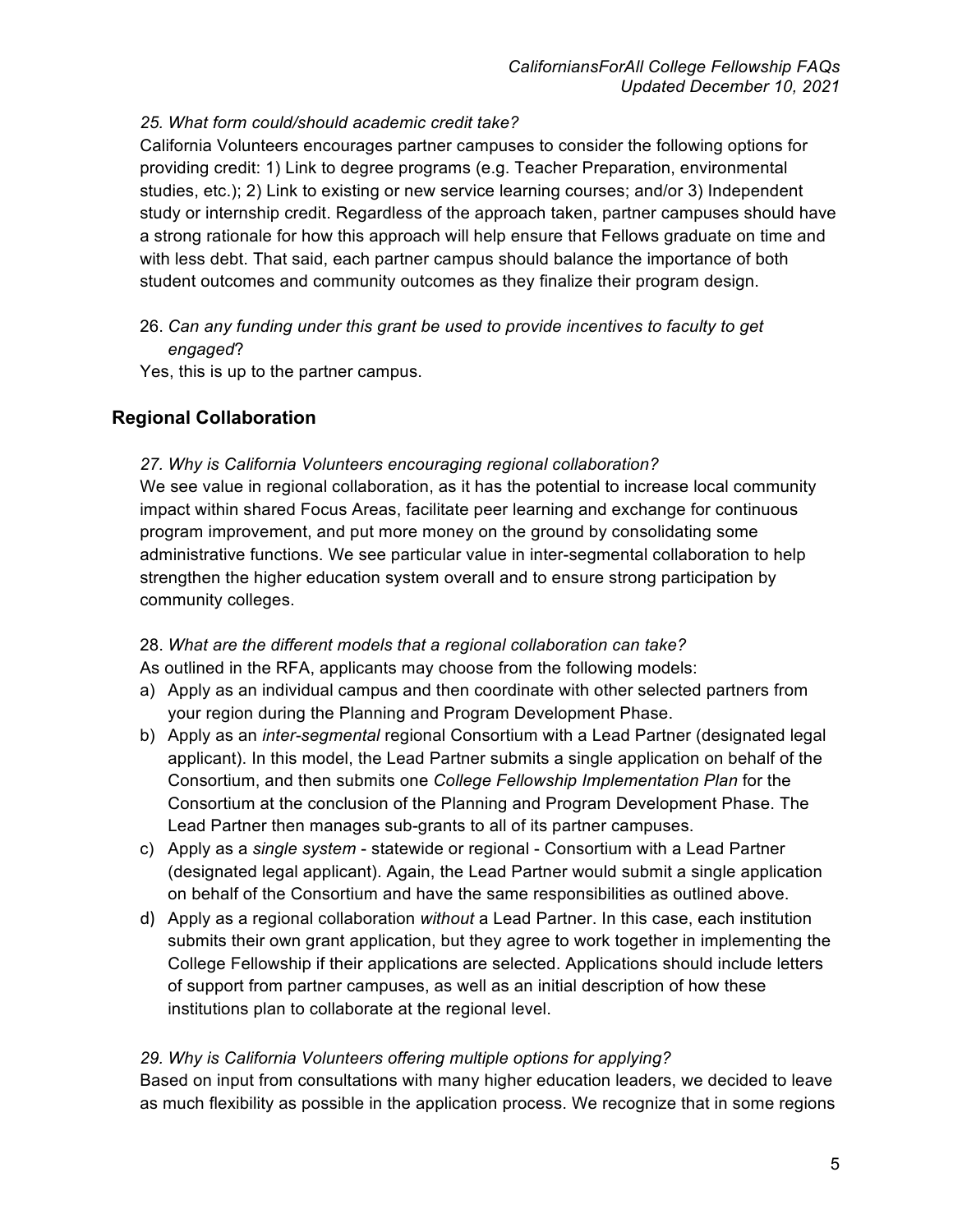strong inter-segmental collaboration already exists, and in other regions it could prove more challenging. We are eager to see what applicants will propose and hope that this flexibility will spur both innovation and genuine, on-the-ground collaboration.

*30. Can community host partners be part of a Regional Consortium under this grant?* Community host partners can be part of a Regional Consortium, but not as a direct grantee. Only higher education institutions (or a foundation that represents a higher education institution) are eligible to receive a grant award from California Volunteers as part of this funding opportunity. That said, it is up to the college or university how best to engage their community host partners and whether to offer them any kind of financial support, e.g. example, in the form of a sub-grant. An application from a regional Consortium OR from an individual institution may include a letter of support from one or more community partners that are already committed to hosting Fellows under this program. This is welcome, but not required, in the initial application, since college and university partners will have the opportunity to recruit community host organizations during the Planning and Program Development Phase.

## **Fellow Onboarding and Training**

31. *Will California Volunteers require standardized training for Fellows serving in particular Focus Areas*?

California Volunteers reserves the right to review proposed training methods and content for quality assurance and alignment with best practices. Where relevant, partner campuses may be asked to collaborate with California Volunteers staff in developing and delivering content-specific training for particular Focus Areas, e.g. training on high-impact tutoring for those Fellows serving in K-12 schools.

32. *Will California Volunteers support Fellow onboarding and training in other ways*? Yes, CV will offer a number of statewide training, networking and professional development opportunities to build an esprit de corps for the statewide Fellowship cohort. All Fellows will be expected to participate in these statewide sessions. That said, college and university partners are expected to design and deliver customized orientation and training program for their own campus cohort.

## **Living Allowance (Stipend) Payments**

### 33. *How is the living allowance/ stipend categorized*?

The stipend is categorized as taxable income, not financial aid. However, based on AmeriCorps guidelines it should not be described as a salary or wage.

### *34. Who should pay the stipend?*

The legal applicant (partner campus) is responsible for paying the stipend to all Fellows. Each partner campus will determine how best to pay the stipends to their Fellows in the way that maximizes the benefit of the stipend to the greatest number of students.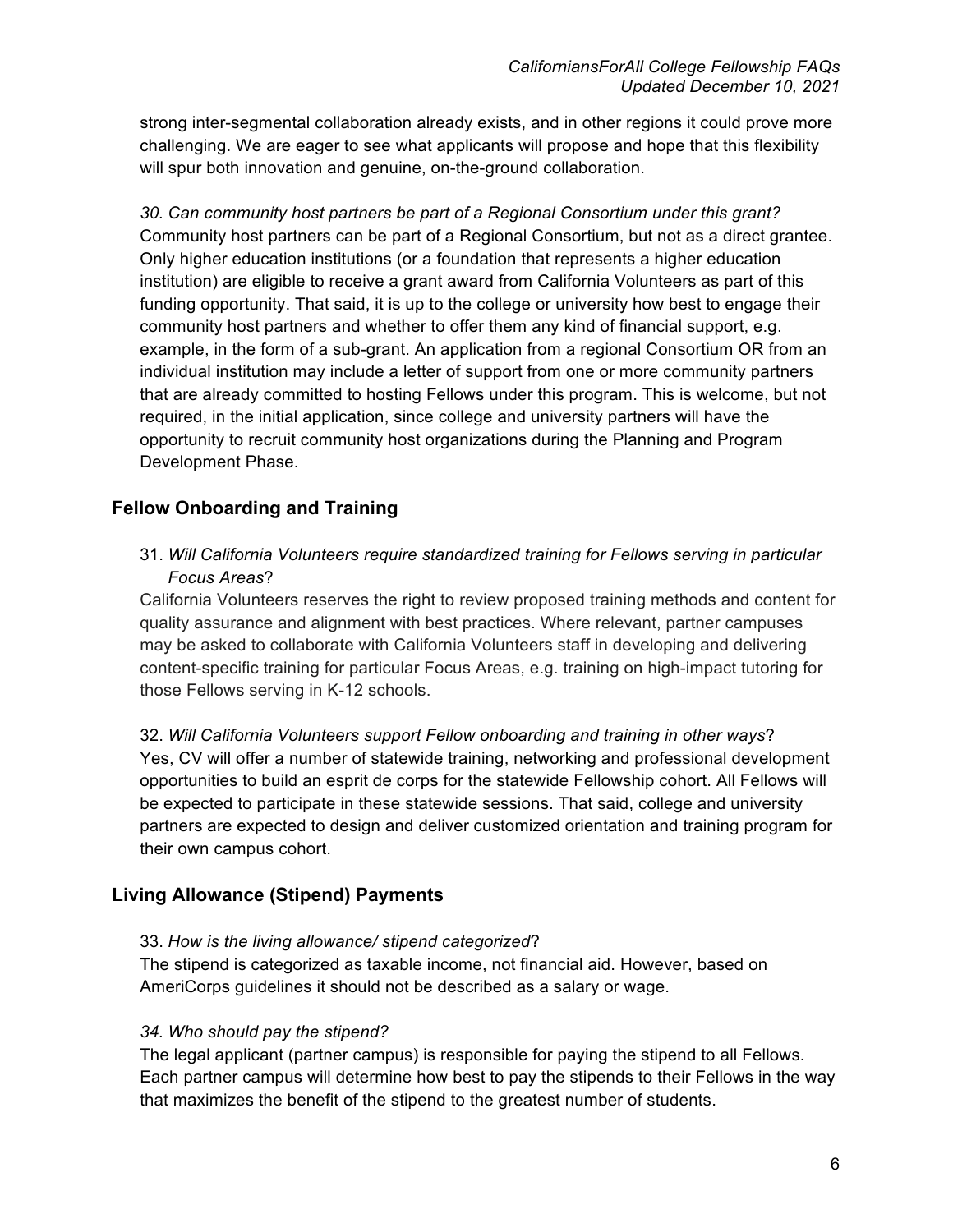35. *Does the stipend affect a student's financial aid package*?

Because the stipend is defined as income, it can impact a student's financial aid. Campus partners are asked to work in close coordination with their Financial Aid office to mitigate any impact.

36. *Will AB 540-eligible Dreamers receive both the stipend and the Education Award*? AB 540-eligible Dreamers will receive both the stipend and a Californians For All Education Award, fully funded by the state. The Californians For All Education Award will be administered by the California Student Aid Commission.

## **Education Award**

37. *Can the Education Award be used to cover the cost of on-campus housing? What else can it cover*?

Yes, the Education Award can be used to cover the Cost of Attendance as determined by the institution at a Title IV school, which may include tuition, books and supplies, transportation, room and board, and other expenses. In general, Fellows can use the Education Award to repay qualified student loans and pay current\* educational expenses at eligible schools and at certain GI Bill-approved educational programs for veterans. Eligible schools are higher educational institutions, both domestic and foreign, that currently participate in the Department of Education's Title IV student aid programs.

The Segal AmeriCorps Education Award can only be used to repay the qualified student loans listed below:

- Loans backed by the federal government under the Title IV of the Higher Education Act (except PLUS Loans to parents of students)
- Loans under Titles VII or VIII of the Public Service Health Act
- Loans made by a state agency, including state institutions of higher education.

Note: "Current" educational expenses are defined as expenses that a fellow incurred after the start of their service.

#### 38. *How is the Education Award paid, and to whom*?

The Segal AmeriCorps Education Award is administered by the National Service Trust and payments are made directly to eligible schools at the request of the [AmeriCorps] Fellows. Fellows can manage their earned Education Award through the MyAmeriCorps Portal. The Californians For All Education Award will be administered by the California Student Aid Commission. More information regarding the payment process will be shared at a later time.

### **Reporting Requirements**

39. *Can you clarify the reporting requirements? Will there be samples or templates*?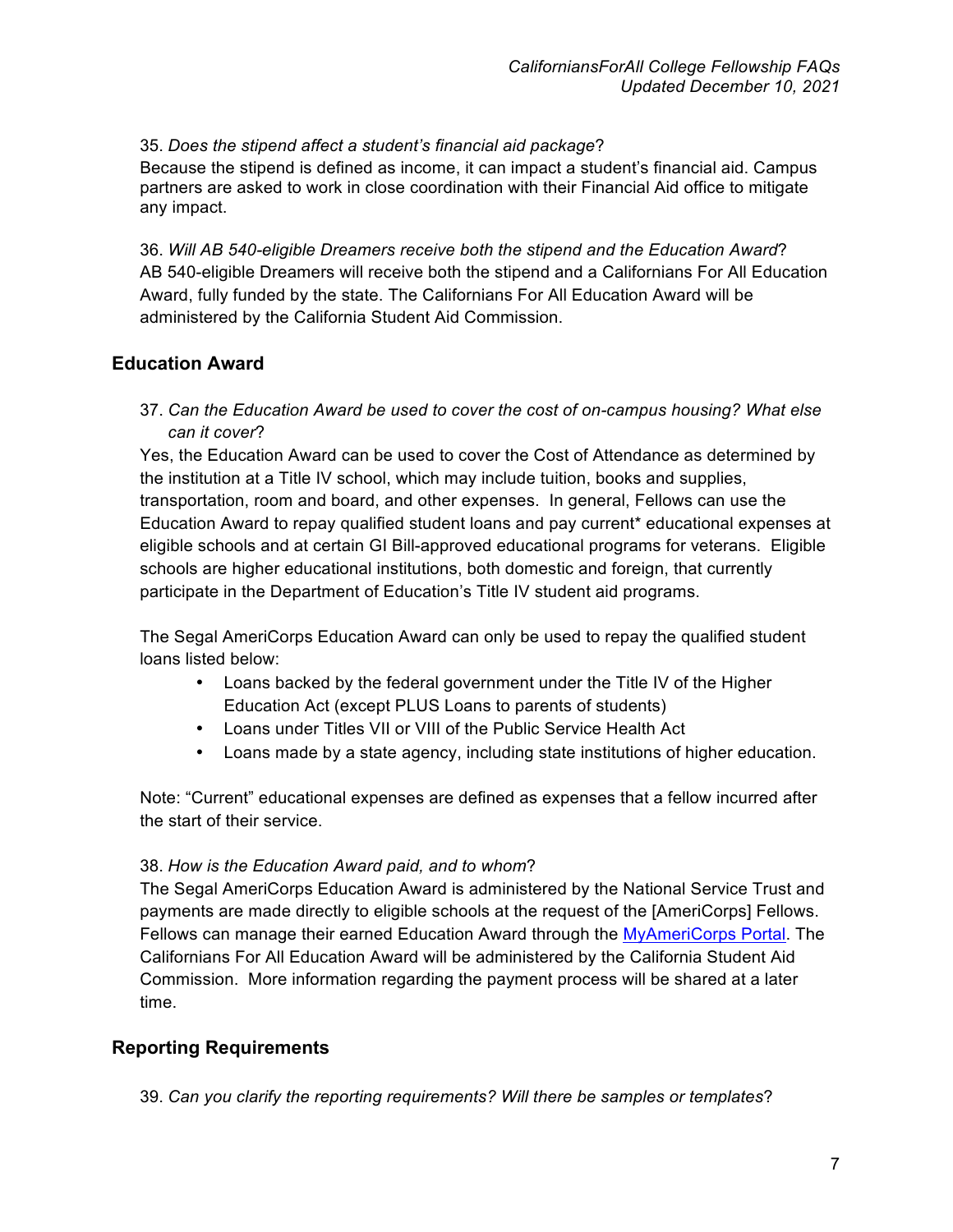At the conclusion of the Planning and Program Development Phase (by June 1, 2022) each campus must be prepared to submit a *College Fellowship Implementation Plan* to California Volunteers including the following core elements (as detailed in the RFA):

- o Program Logic Model
- o Performance Measurement Targets (at least one student outcome and at least one community outcome, by Focus Area)
- o Status Report on Fellow Recruitment (Actions taken, # of students recruited)
- $\circ$  Status Report on Host Organization Recruitment (Actions taken, # of partners committed)
- $\circ$  Regional Collaboration Plan (with other participating campuses in the region)
- o Program Staffing Plan for Implementation Phase
- o Fellow Training and Support Plan \*campus cohort experience
- o Community Host Partner Training and Support Plan
- o Data Collection Plan
- o Service Position Descriptions
- o Operating Budget

For the Operating Phase, reporting requirements will include quarterly progress reports, as well as an annual program report at the conclusion of each Fellowship cohort. The annual program report will include final data on both the student outputs/outcomes and the community outputs/outcomes for that cohort. During the Planning and Program Development Phase, all college and university partners will work with California Volunteers to finalize their output and outcome metrics, which will be the basis for future reporting. Reporting templates and deadlines will be provided at a later date by California Volunteers.

### 40. *What needs to be reported to California Volunteers, and what needs to be reported directly to AmeriCorps*?

Selected college and university partners will only be submitting reports directly to California Volunteers. California Volunteers is responsible for reporting directly to AmeriCorps and will use the information provided by partner campuses to address reporting requirements for AmeriCorps.

### **Relationship to Civic Action Fellowship**

*41. Will the current Civic Action Fellowship be merged into the CaliforniansForAll College Fellowship, or can it continue to run concurrently?*

Current Civic Action Fellowship campus partners will have the following options to participate in the CaliforniansForAll College Fellowship:

a) Apply for a grant under the CaliforniansFor All College Fellowship with the intent to expand their Civic Action program by folding it into the new College Fellowship. If their application is selected, the institution will receive a new grant award for the College Fellowship and will therefore opt OUT of the 2021-2022 Civic Action Fellowship continuation grant.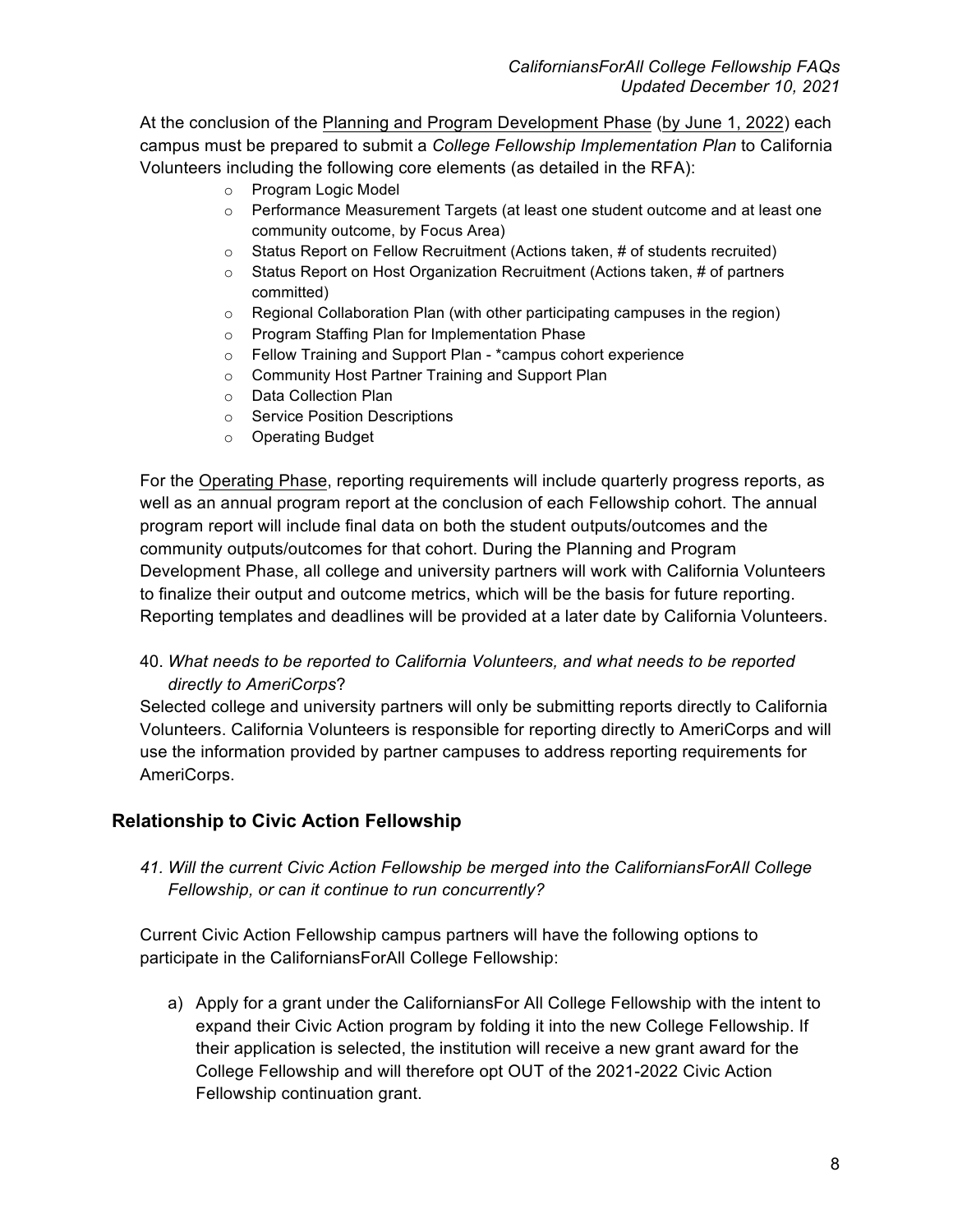- b) Continue to run the Civic Action Fellowship for one more year through the 2021-2022 Civic Action Fellowship continuation grant, and then decide whether to wind down the program OR apply for additional resources for the Civic Action Fellowship via traditional AmeriCorps funding.
- c) IF the current Civic Action Fellowship on your campus clearly does not align with the required design elements of the new CaliforniansForAll College Fellowship, a partner campus may have the option to apply for this new funding opportunity, and then run the two Fellowship programs concurrently during the 2022-2023 academic year. California Volunteers will consider this exception on a case-by-case basis. Partner campuses that wish to pursue this option should consider the substantial difference in funding structure between the two Fellowship opportunities, which may impact student recruitment numbers and potentially cause confusion.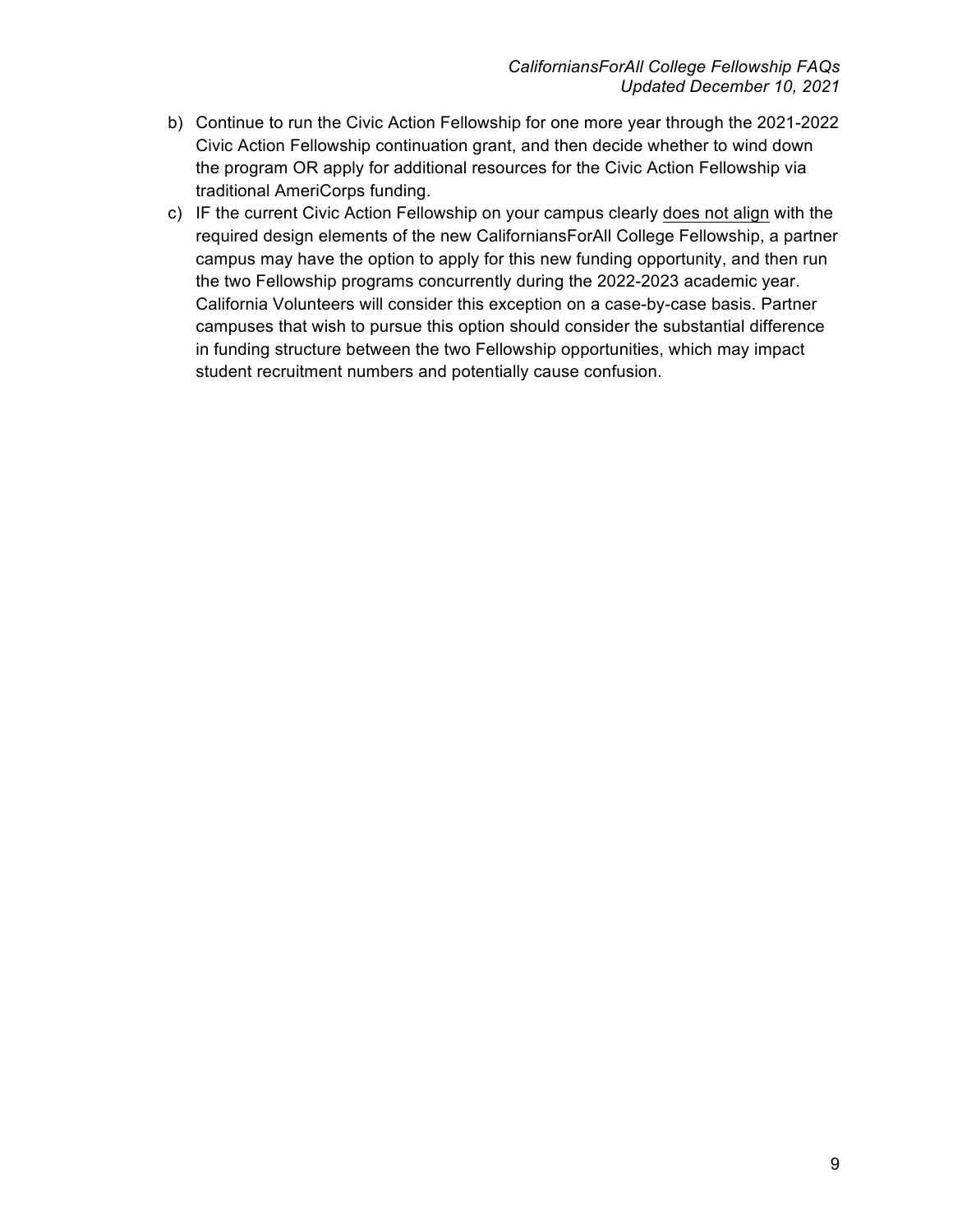## **#CaliforniansForAll College Fellowship** Frequently Asked Questions *Addendum as of November 22, 2021*

#### **1. Will private institutions be allowed fewer than the minimum 100 Fellows per year enrollment target?**

No, the same minimum target applies for both private and public institutions.

### **2. How much funding will be disbursed to Fellows?**

Please refer to Annex 3, page 25 of the RFA.

#### **3. Is \$7000 the maximum stipend amount, or can it be raised?**

This is the maximum stipend amount that California Volunteers can reimburse per Fellow. However, if individual partner campuses wish to supplement the \$7,000 stipend with their own resources *from a different funding source*, this could be a possibility. Please note that any increase in the amount of the Fellow stipend must not exceed \$8,581 per fellow serving in a 450-hour term of service, as set by AmeriCorps for FY 2022.

#### **4. If a student is receiving Section 8 funding is there a way these funds can be converted into scholarships?**

Section 8 funding is operated by a separate federal agency, and it cannot be converted into scholarships. Scholarship funds are independent from income given as living allowance.

#### **5. How does the funding via this Fellowship impact a student's financial aid package?**

Please see the response to question #35 of the original FAQ document: *"Because the stipend is defined as income, it can impact a student's financial aid. Campus partners are asked to work in close coordination with their Financial Aid office to mitigate any impact."*

To add to this response:

• California Volunteers is seeking additional guidance from AmeriCorps to determine how the living allowance and AmeriCorps Education Awards should be reported on the FAFSA and will share this information as soon as it is available.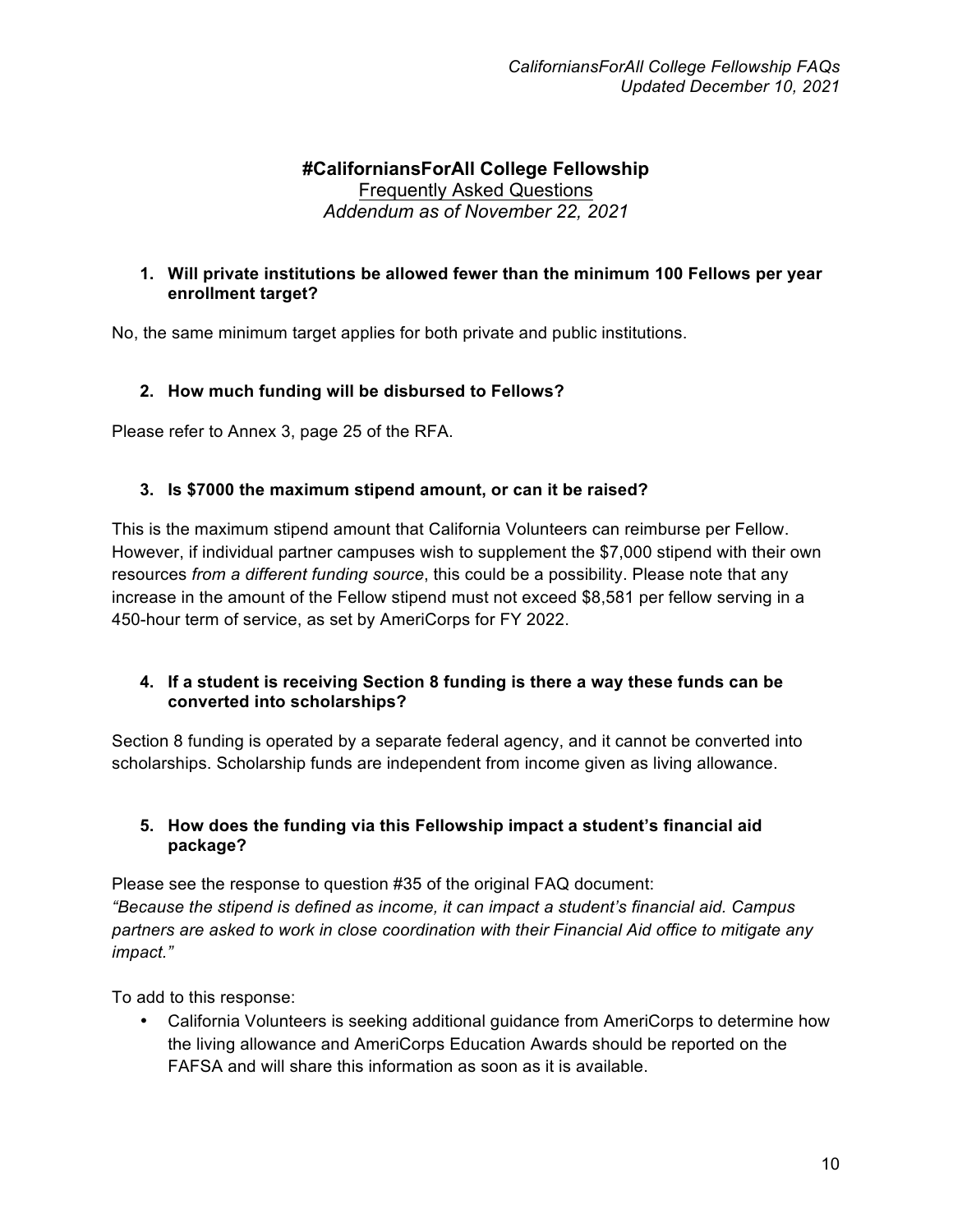• California Volunteers will pursue conversations with the leadership of the UC, CSU and Community College systems during the Planning and Program Development Phase to determine whether there are system-wide policies that could help maximize the benefit of the stipend payments, particularly for low-income students.

#### **6. Could summer work and work during breaks count toward a Fellow's hours, and how would this impact when they get their stipend payments and Ed Award?**

Yes, it is up to each partner campus to structure service placements and hours in a way that works for their students, as long as there is proper supervision and tracking of service hours. That said, we encourage applicants to design programs that maximize the number of Fellows engaged throughout the academic year, since the cohort experience is a critical aspect of a high-impact Fellowship program.

In terms of payment, Fellows should receive the stipend on a regular basis as they are completing their service hours. The Education Award can only be paid once the Fellow has completed all 450 service hours.

## **7. Is there a cap on the percentage of Fellows' service hours that can be in training and development?**

Yes, based on AmeriCorps guidelines 45 CFR 2520.50(a), no more than 20 percent of the aggregate of all AmeriCorps member service hours in your program may be spent in education and training activities, which could include a service learning course that is tied to the program design.

## **8. Is there any additional guidance regarding indirect cost rates for this funding opportunity?**

As stated in the RFA, applicants are allowed to include indirect costs in application budgets. All colleges have federally approved indirect cost rates, and California Volunteers cannot remove or adjust these rates. It is the legal applicant's decision whether and how to recover these costs. Indirect costs may be covered in the \$8K portion of the \$15K per Fellow allotment to the partner campus for the Implementation Phase. For the Planning and Program Development Phase, we have included an indirect cost line on the budget template. If there are concerns about indirect cost rates, applicants are encouraged to discuss this with their office that handles budgeting to explore potential solutions.

## **9. Can CA College Fellows serve with state and federal land management agencies (e.g., Forest Service, California/National Park Service, Bureau of Land Management, Cal Forestry/Cal Fire)?**

Yes.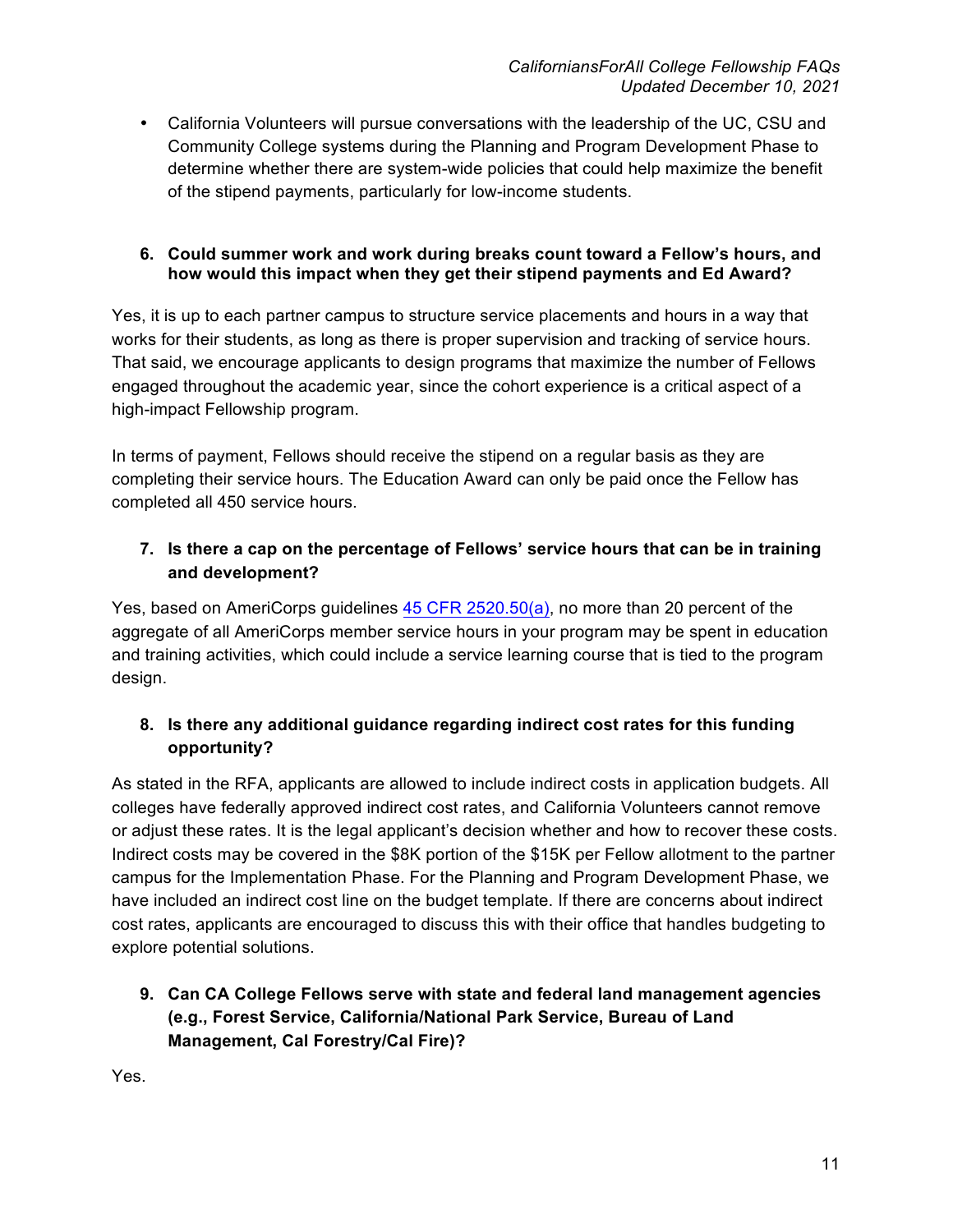## **10. How will California Volunteers support institutions that wish to apply as a Regional Consortium?**

California Volunteers is not able to help facilitate the formation of new Consortia during the College Fellowship application and review process. However, during the Planning and Program Development Phase, California Volunteers staff will help facilitate collaboration and (as appropriate) the formation of Regional Consortia among partner campuses operating in the same region.

## **11. How will California Volunteers support the program leads at each partner campus that is selected to run the Fellowship?**

Each partner campus will have a lead point of contact at California Volunteers. This staff person will check in regularly with each partner campus in their portfolio to address questions, provide guidance on program design and performance measurement, share training resources, and facilitate peer exchange between partner campuses in the same region.

## **12. Can Fellows pursue an independent service project not affiliated with a non-profit organization?**

This is possible, provided that: 1) The majority of the Fellow's service hours are focused on direct service to the community; 2) The service work is supervised by a professional with expertise in that area; and 3) There are proper systems in place to track and verify the Fellow's service hours. That said, California Volunteers encourages partnership with existing community organizations or government agencies as the preferred pathway to achieve the objectives of the Fellowship program. As a reminder, service placements may not be with for-profit companies.

#### **13. Can a college or university applying individually partner with one other institution to recruit and engage Fellows, without applying as a Consortium of 3+ institutions?**

Yes, this is possible. This would not be considered a Consortium, as there are only two partners, and only one institution would receive the grant and administer the Fellowship. In this scenario, the legal applicant would administer the Fellowship, but recruit some students from its [nearby] partner institution to join each cohort. Since this is an individual application, the legal applicant can only request up to a total of \$300K for the Planning and Program Development Phase. California Volunteers does see this as a viable strategy to encourage participation by community college students in particular.

## **14. Will you please describe the level of specificity you wish to see in the proposed budget? Can similar expenditures for multiple student assistant/graduate assistant positions be lumped into a single line item, or should each position have its own line item?**

Yes, multiple staff positions could be combined in a single line item for personnel expenses.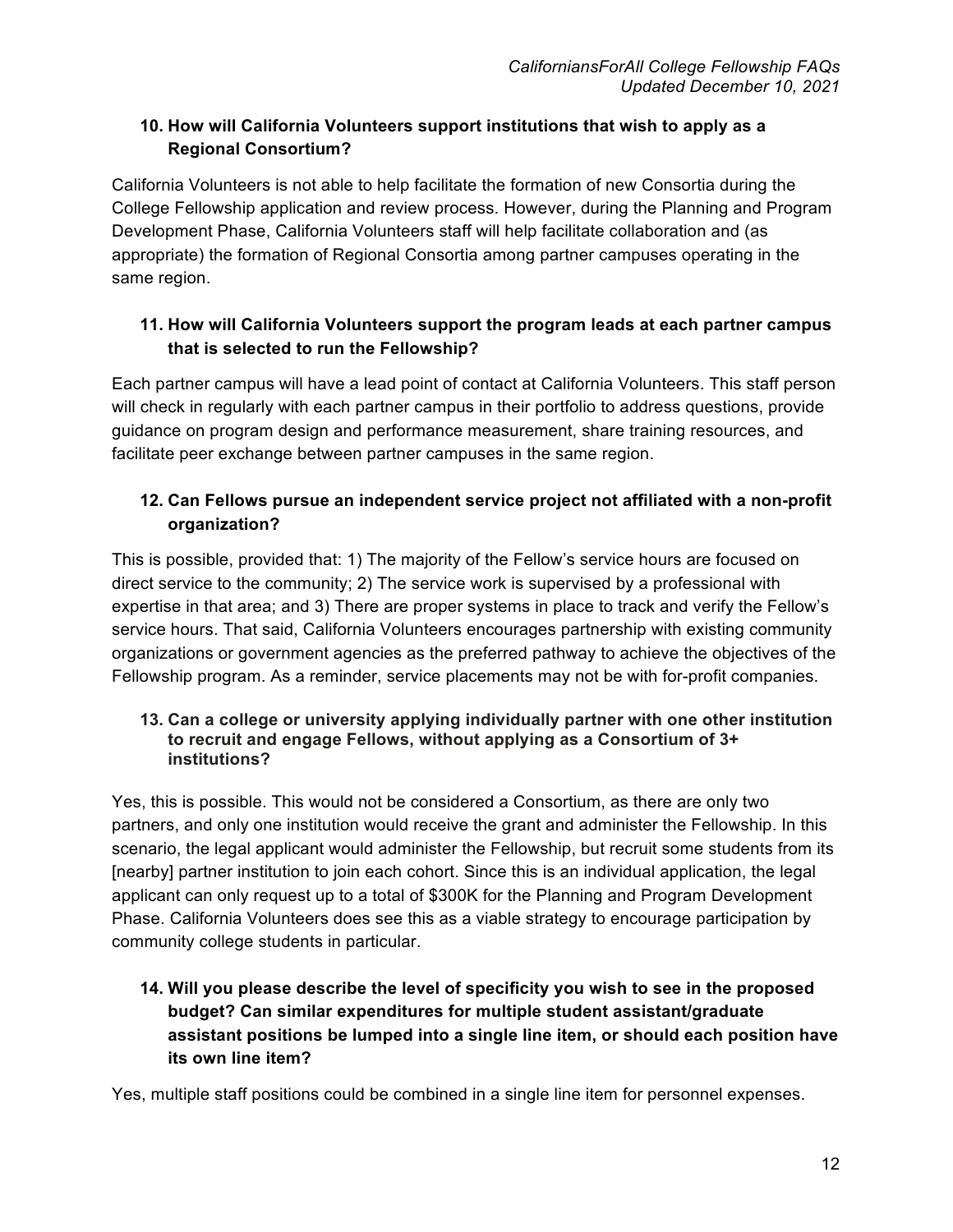## **15. Can there be any flexibility in the deadline to notify California Volunteers about the Fellow enrollment numbers, given the number of students who may register over the summer?**

Yes. During the Planning and Program Development phase California Volunteers will work with grantees to maximize student enrollment in the Fellowship, and may therefore adjust the June cut-off for an interim report on Fellow enrollment numbers.

### **16. Can the living allowance (stipend) be distributed monthly?**

Yes.

### **17. Can living allowances be delivered directly to student university accounts?**

This is possible, provided there is no violation of AmeriCorps rules on funding disbursement and reporting of income.

### **18. Are there restrictions (beyond what's stated in the RFA) for international students participating as long as they meet other requirements?**

No, there are no other restrictions.

## **19. If students, including Dreamers, don't have a temporary Social Security Number is that a roadblock for participation?**

California Volunteers will work with the California Student Aid Commission to determine eligibility criteria and provide this information when it is available.

## **20. Can students be paid to participate in the Planning and Program Development phase?**

This is possible, although these students would not be considered Fellows, they would be considered staff.

### **21. Can faculty reassigned time in the Planning Phase be a line item in the budget?**

Yes, this is up to the applicant.

## **22. What support is available for meeting the reporting requirements, particularly for AmeriCorps?**

California Volunteers will provide templates, training, and resources to all partner campuses to clearly explain reporting requirements. Beyond this, it is understood that the resources provided directly to partner campuses (the \$8K allotment per Fellow) will allow colleges and universities to hire the necessary staff to support program administration, reporting and compliance.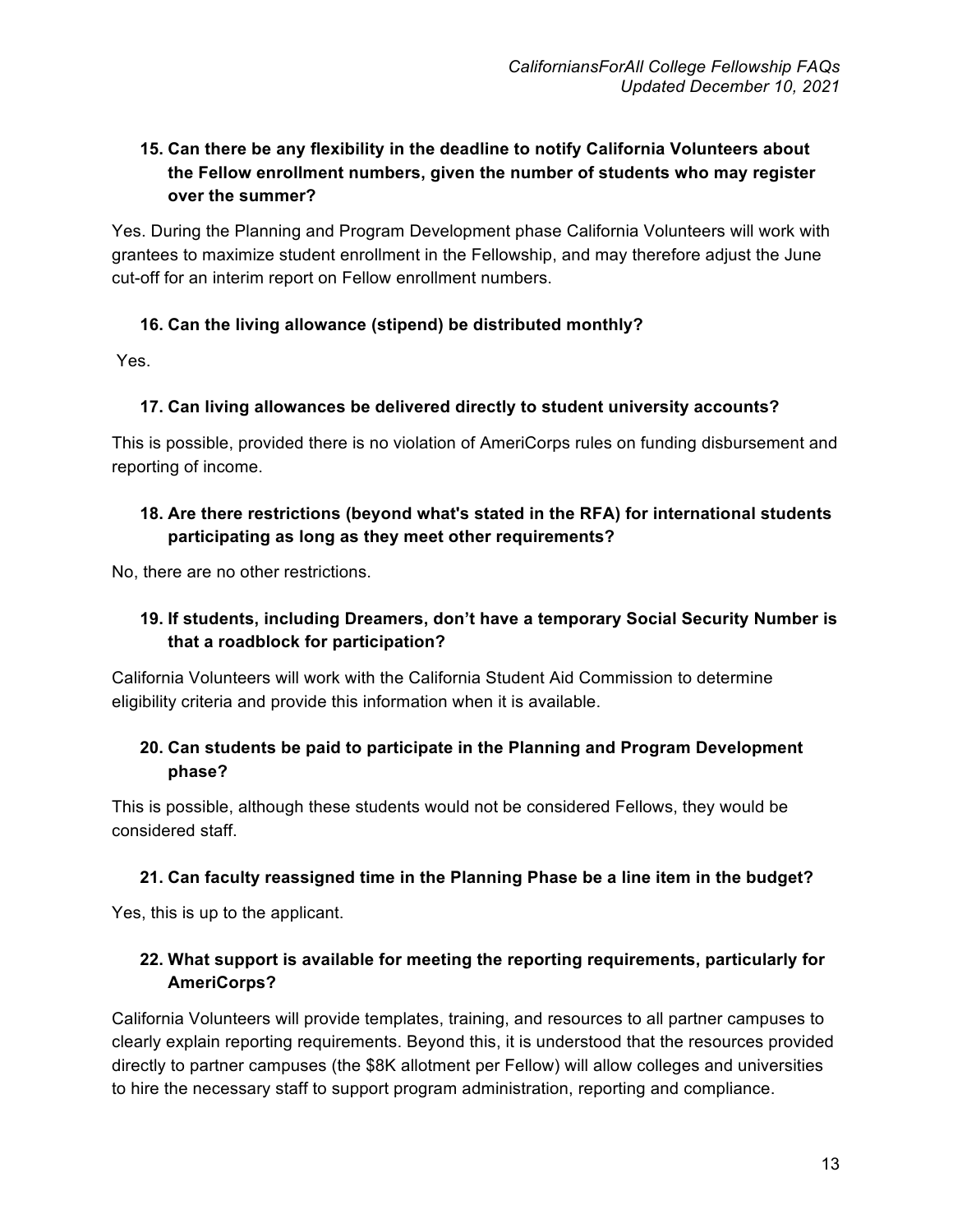California Volunteers will provide ongoing technical assistance as needed to explain the templates and requirements.

## **23. If small institutions partner with larger institutions, which minimum enrollment targets would apply?**

The minimum Fellow enrollment targets are not based on the size of the institution.

## **24. Can private colleges partner with public colleges or universities in a Consortium model? In such a public-private partnership, would the estimated number of Fellow slots fit into the public or private system allocation (page 10 of the RFA)?**

Each Regional Consortium should list the planned Fellow enrollment target for each partner campus in their Consortium, so California Volunteers will take these numbers into account just as with individual applicants. However, as stated in the RFA (page 10), California Volunteers may adjust the planned Fellow allocations per system based on the number and type of applications received in this RFA process, so there is some flexibility in this regard.

## **25. How specifically are you defining a Regional Consortium in terms of geographic proximity?**

The RFA does not provide specific parameters regarding the geographic proximity of institutions that come together to form a Regional Consortium. Applicants should address the following language on page 11 of the RFA in explaining the rationale for their Regional Consortium: "*Member institutions of a Consortium should be concentrated in a particular geographic region and ideally have some track record of previous collaboration. They should be committed to working with a common set of community partners and champions to maximize impact*."

## **26. Is there any flexibility on including graduate students as Fellows?**

No, not for this program.

## **27. For institutions that are part of the current Civic Action pilot, is there an option to extend their funding via that program, rather than applying for the new College Fellowship program?**

- Please see question #41 on the original FAQ document, which includes the following text: *A current Civic Action partner may choose to "continue to run the Civic Action Fellowship*  for one more year through the 2021-2022 Civic Action Fellowship continuation grant, and *then decide whether to wind down the program OR apply for additional resources for the Civic Action Fellowship via traditional AmeriCorps funding."*
	- **28. Could an organization focused on supporting colleges and universities apply for this RFA on behalf of college and universities in their region? Would they qualify for a Consortium application?**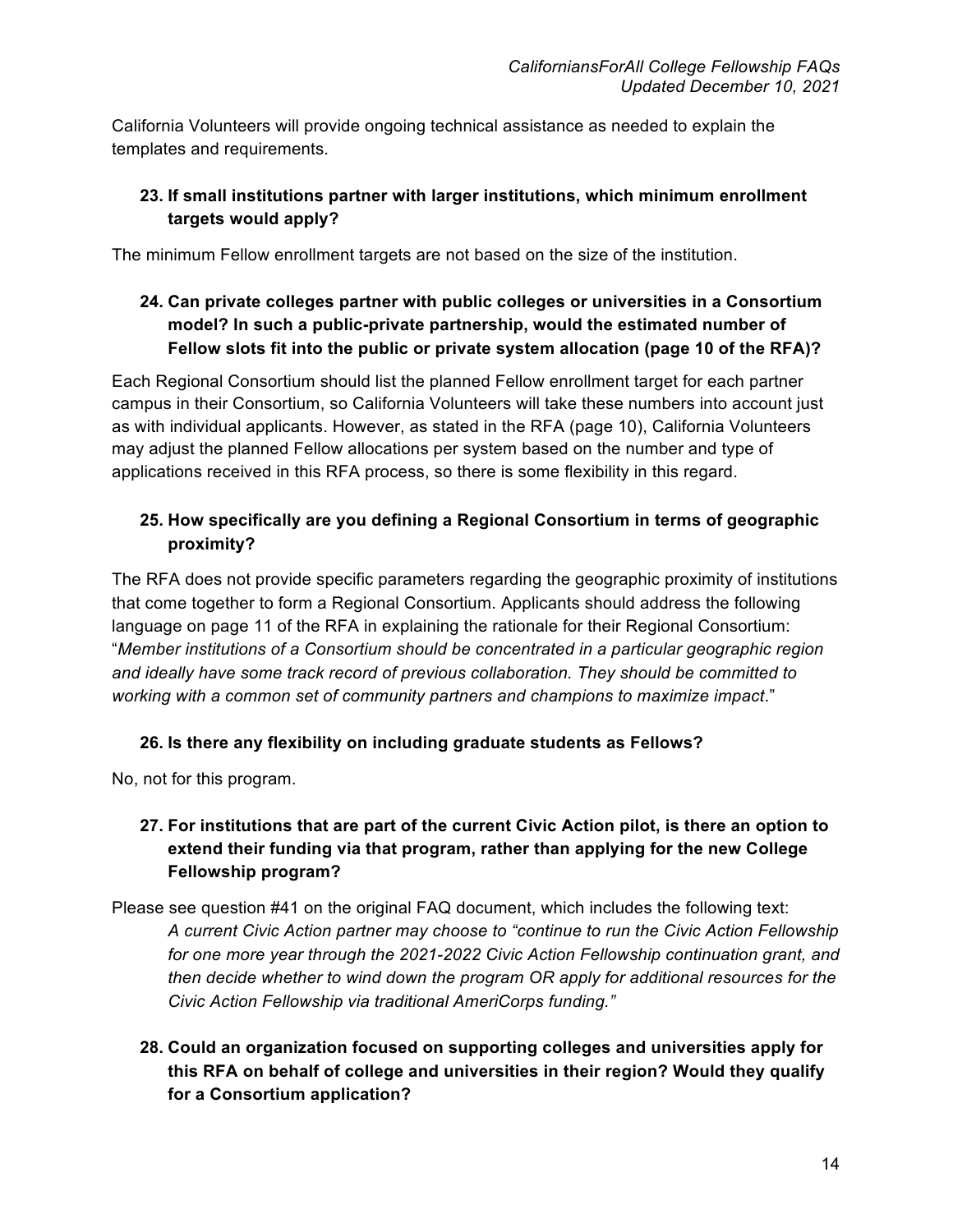To apply for this RFA, an organization must be an accredited higher education institution OR a foundation designated to apply on behalf of one or more higher education institutions. In the latter case, an entity applying on behalf of a college or university should have an official relationship and a pre-existing financial agreement with that college or university and should reference this in their application.

#### Questions submitted by email:

### **29. In connection with the requirement to be registered in the AmeriCorps system for award management (SAM), is this the same registration as the Federal Government SAM registration?**

Yes, it is the same.

#### **30. Does a Consortium have to have three partners? If not, do we get fewer points if we have two partners?**

Yes, a Regional Consortium should have a minimum of three partner institutions, as specified in the RFA. In a situation where just two institutions are collaborating, these applicants may apply individually but name their partner institution in the application. This allows both institutions the opportunity to earn points in the Regional Collaboration section of the proposal (See RFA IV B, Section 2 Regional Collaboration, Question #4). Alternatively, one institution might apply as the legal applicant, and the other institution would simply be a recruitment partner, as explained above in the response to question #13 of the 11/22/21 FAQ update.

#### **31. Does the number of Dreamers we plan to recruit factor into the points awarded in section 3?**

Yes, this will be a factor in our scoring, since we do want to see a serious commitment to recruiting AB-540-eligible Dreamers. However, we have not specified a minimum number or percentage of Dreamers in the RFA, as we recognize that different institutions have different demographics and will need to take this into account. We ask all applicants to provide a clear rationale for their target number of AB 540-eligible Dreamers, as well as initial thinking on how to target this student demographic in the recruitment phase.

### **32. If we do not recruit as many Dreamers as we had planned, do we need to return that money since it cannot be reallocated?**

Yes, because the funding source is different, this funding would need to be 'returned', and California Volunteers may run a separate RFA process to reallocate unspent funds.

**33. If we are applying as an inter-segmental regional Consortium with a Lead Partner, will the Lead Partner submit one comprehensive budget that reflects all consortium partners? Or, will you want to see individual campus details? How would the distribution of funds and slots across campuses be reflected in an inter-segmental regional consortium budget?**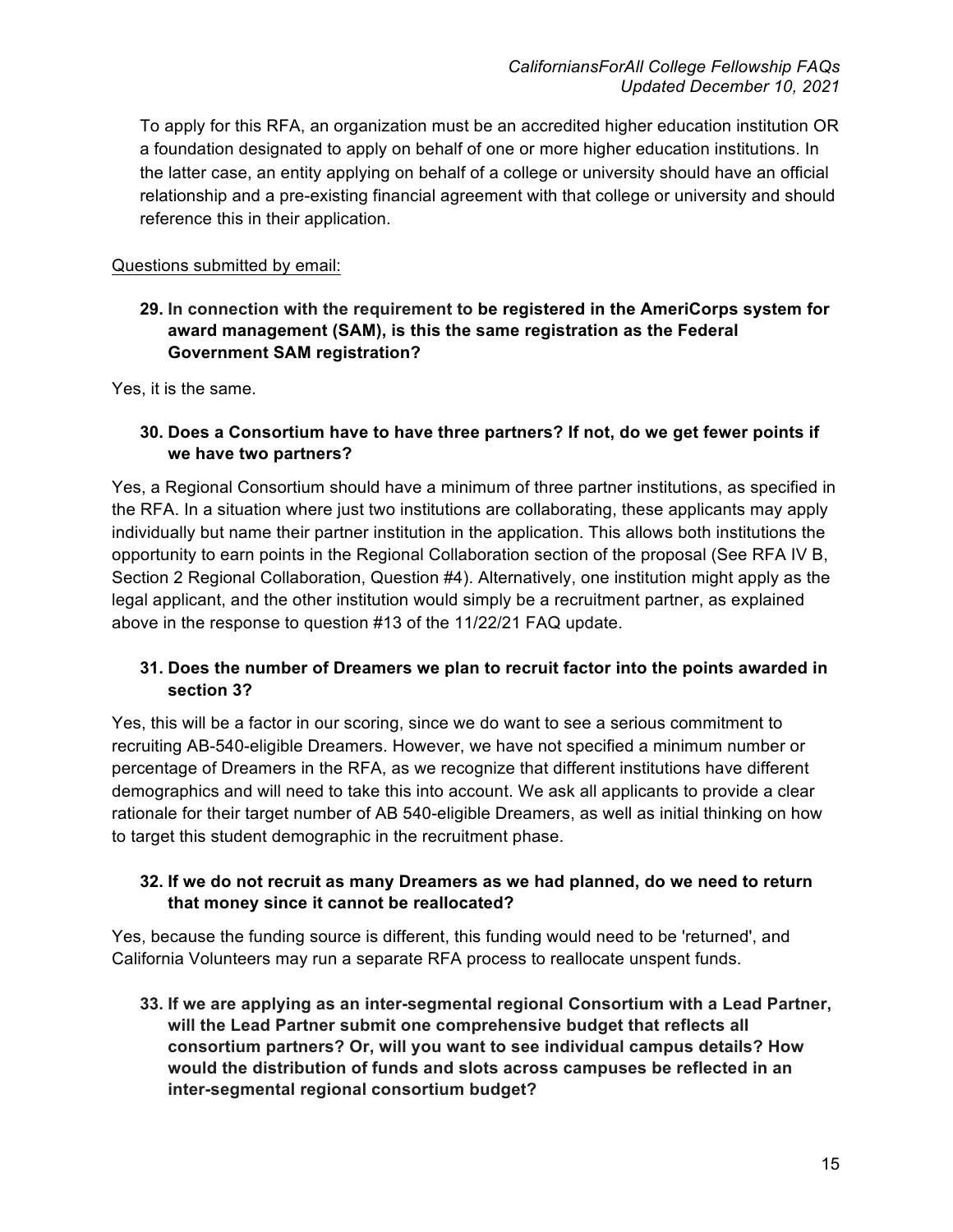Yes, the Lead Partner (aka legal applicant) should submit one comprehensive budget that includes the total budget for all partner campuses that are part of the Regional Consortium. The budget should show the amount of funding that will be allocated to each Consortium partner for the Planning Phase, as well as the estimated amount of funding for the implementation of Cohort 1, based on the Fellow enrollment target for each partner institution.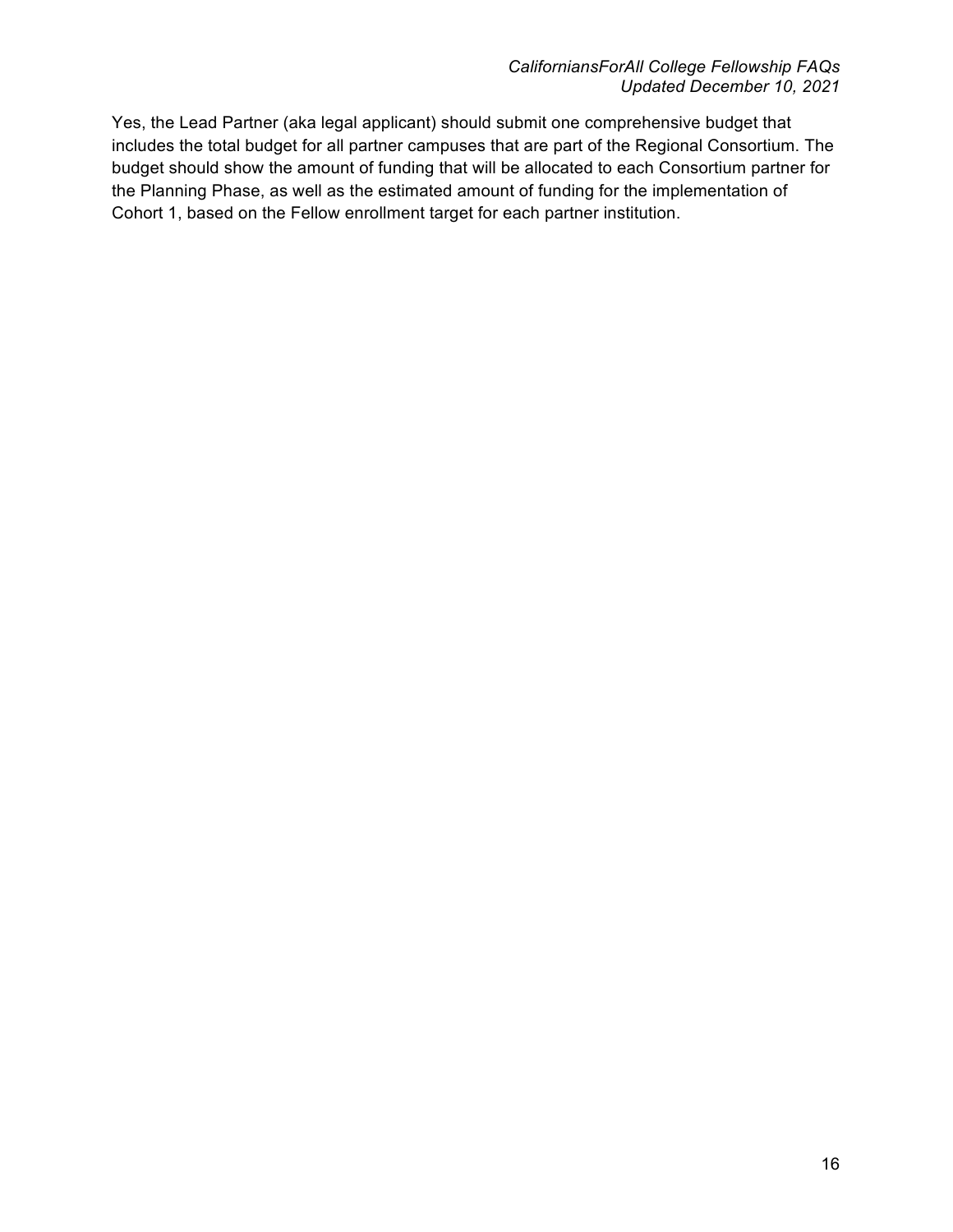# **#CaliforniansForAll College Fellowship** Frequently Asked Questions *Addendum as of December 8, 2021*

### 1. **Given the strict page limit, do all partners involved in a Consortium with a Lead Partner need to address each question in the RFA regarding what the program would look like on their campus?**

In a Consortium with Lead Partner application, the Lead Partner should thoroughly answer for their institution and include in the proposal some context and examples from each partner – particularly if the program design will be quite different across various partner institutions. In addition, the application should include a letter of support from each partner institution, and those letters of support do not count toward the page limit. Reviewers will not separately score letters of support, but their content can be taken into account in scoring Section 1 (Experience and Leadership) and Section 3 (Student Recruitment).

## 2. **Is this the only opportunity for colleges and universities to apply as a partner for the College Fellowship program, or will there be another opportunity next year?**

As of now, this is the only planned RFA for this funding opportunity. A subsequent RFA will depend on whether there are unused resources (due to a failure to meet recruitment targets) that need to be reallocated.

## 3. **Do partner institutions in a Consortium need to have a formal MOU in place before applying?**

No, partner institutions just need to submit a letter of support with the application to indicate that they are part of the Consortium. In the case of a Consortium with a Lead Partner, letters of support should be addressed to the legal applicant (Lead Partner). It is also permitted for these expressions of support to be combined in one document signed by all participating institutions.

## 4. **Can charts or tables submitted as part of the application be single-spaced?**

Yes, this is fine and up to the applicant, as long as charts include data or other information that makes sense to organize in this way.

## 5. **Do RFA applicants need to include the actual application questions in their proposals?**

This is not required; it is up to the applicant.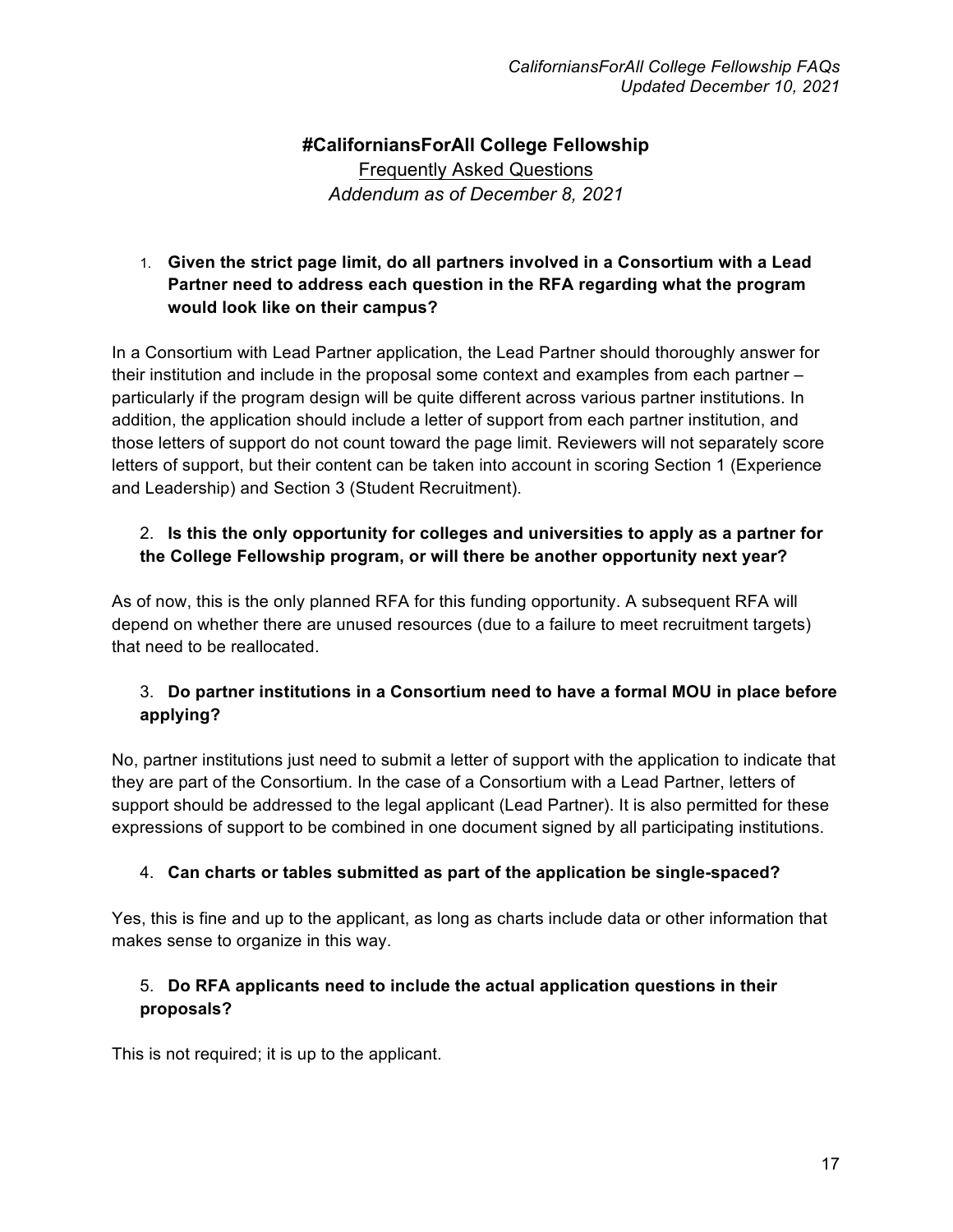## 6. **Would the following items be considered allowable costs that can be included in the budget portion of the application? 1) professional development conferences; 2) cultural events related to focus areas, or 3) member appreciation days (including food)?**

All of the above are considered allowable costs, as long as they are directly related to program impact. This rationale should be summarized in the narrative proposal. As referenced in the RFA, costs under this grant need to be allowable under the federal guidelines. That said, for this application, California Volunteers is requesting a *more* detailed budget for the Planning and Program Development Phase, but a *less* detailed budget is sufficient for the Implementation Phase. There will be an opportunity during the Planning Phase to create a more detailed operational budget, which will be submitted as part of the College Fellowship Implementation Plan.

## 7. **Is an entity within the Chancellor's office eligible to apply for this funding opportunity?**

Yes, such an entity is eligible, given that it has a formal affiliation with the institutions that would be administering the program. For more detail, please see response to question #28 in the FAQ update from November 22, 2021.

### 8. **Would a community choice energy agency be eligible to become a community host organization for Fellows?**

Yes, assuming it is a not-for-profit agency.

## 9. **We want to include some of our formerly incarcerated students in this program. Are there challenges in including them due to the background check requirements?**

If a student has been convicted of murder or sexual offenses they will be unable to participate. If they have been convicted for another type of crime, it could pose a challenge, but should not disqualify them from participation.

## 10. **Are there penalties for not reaching your Fellow enrollment target?**

There are no penalties, but as explained in the RFA, partner campuses may be asked to return unallocated funds through a grant amendment process in the Fall of 2022.

## 11. **Is it possible for a Consortium** [of 3 or more partner institutions] **to add additional partner institutions during the Planning and Program Development Phase?**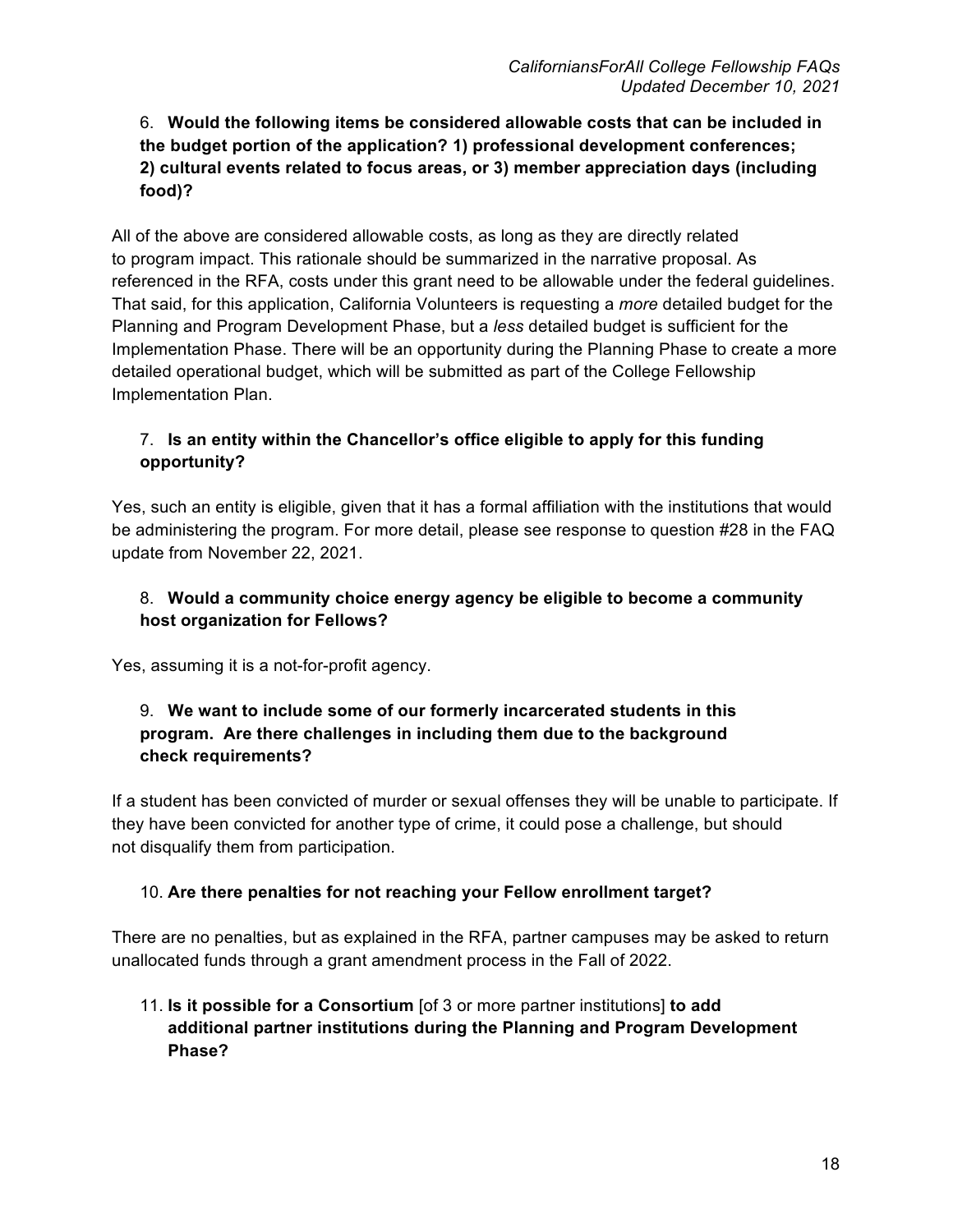Yes, during the Planning and Program Development Phase it is allowable to add one or more partner institutions to an existing Consortium. However, there is no possibility to add additional resources to the Consortium's budget for the Planning phase, so any planning resources for the new partner institutions would need to come out of the existing budget.

## 12. **Can any of the \$8K in funding allocated to AB 540 students be used to support non-AB 540 students?**

No, since AB 540 students are supported by state funds, and non-AB 540 students are supported by federal funds, the costs associated with these different groups of students must be tracked separately.

### 13. **If three campuses are applying as a Consortium** *without* **a Lead Partner, do they still share the minimum Fellow enrollment target?**

Yes, any Consortium (with or without a Lead Partner) has a *collective* minimum enrollment target of 200 Fellows per year across the institutions that are part of the Consortium.

## 14. **Do we have some leeway as to when dedicated staff start during the Planning and Program Development Phase?**

Yes, we recognize that hiring new staff will take some time, so it is up to the applicant to make realistic estimates for the purposes of planning and budgeting and to allocate time of existing staff as needed.

## 15. **If we apply as a Consortium, but wish to work with an outside NGO to support the Consortium in convening quarterly meetings, etc., would they be considered a sub-grantee or a consultant?**

Most likely they would be considered a consultant, although the applicant should determine how best to structure the budget.

### 16. **The RFA requires a staff person who works on this grant 100% of their time. However, this could cause challenges with our faculty and classified unions due to the Education Code. Is there any flexibility?**

As stated in the RFA, California Volunteers requires at least one FTE dedicated to the program, but how you structure this FTE is up to the applicant. This requirement is intended to ensure that each partner campus has sufficient staff capacity to effectively manage the grant and deliver a high-impact program.

17. **The point system for the Consortium partners didn't seem to be in the budget; will a Consortium score higher points in the review process?**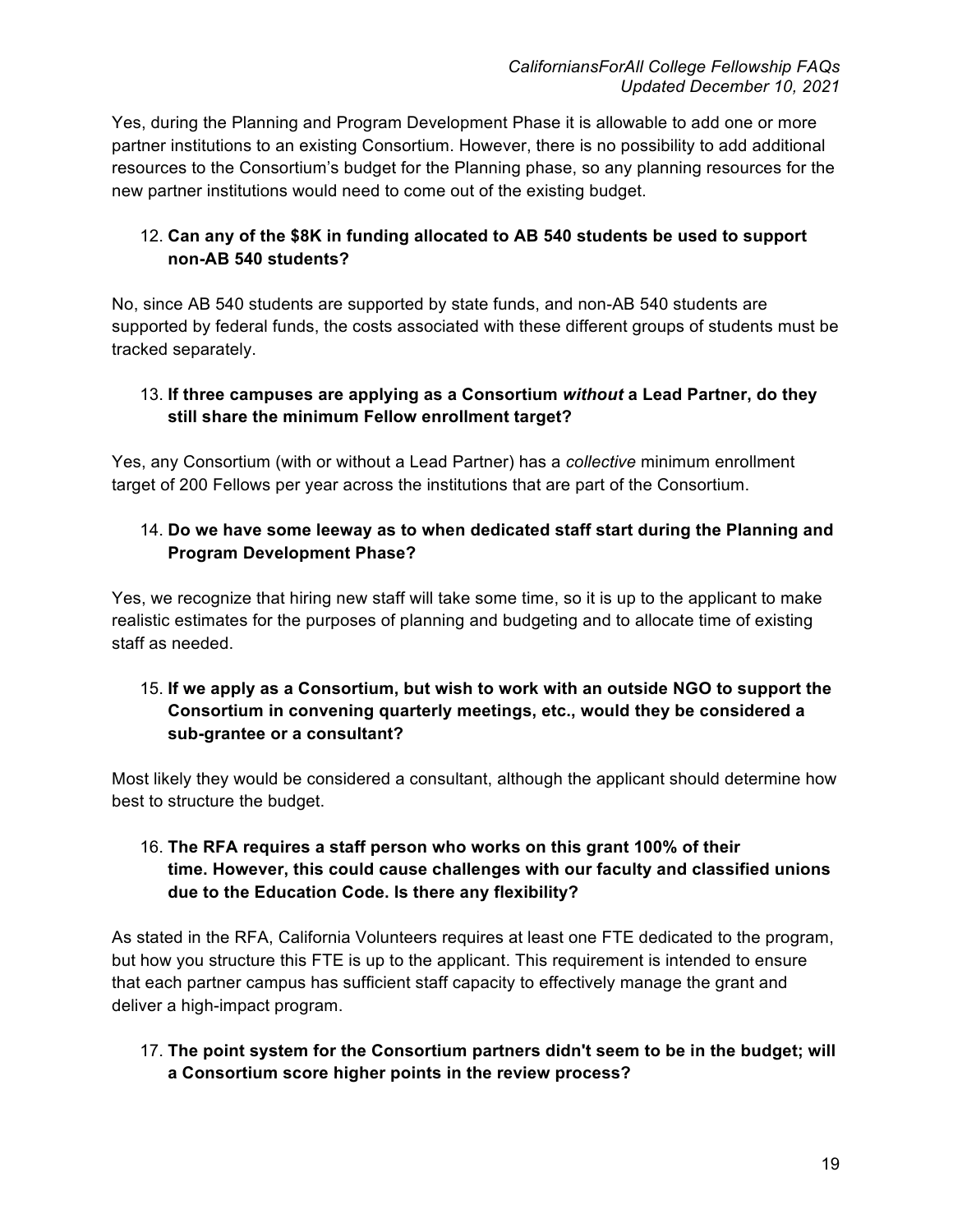Please see Section 2 under Application Process and Requirements. Only Consortia respond to question 5 or question 6, giving them the opportunity to earn the full 15 points for this section. There are no additional points for Consortia in the review of Section 6, Budget and Staffing.

## Questions submitted by email:

### 18. **Do Fellows need to pass a background check to be an AmeriCorps member? If so, will they need a social security number in order to do this? How will this affect students without documentation?**

Yes, AmeriCorps members must have completed and cleared all required background checks prior to start of service. The required check components are: 1) Nationwide name-based National Sex Offender Public Registry; 2) Statewide Criminal History Registry Check(s); and 3) FBI National Fingerprint-based Check. It is our understanding that a government-issued ID is needed for the purpose of the background check, but not necessarily a SS#.

Only Fellows enrolled in an AmeriCorps service slot are subject to the above background check requirements. Since AB 540 Dreamers will not be registered as AmeriCorps members, California Volunteers does not have specific background check requirements for Dreamers at this time. As we are identifying the components for the first ever Dreamer Service program, we will work with grantees during the Planning and Program Development Phase to ensure we are addressing any challenges that might arise for these students.

19. **Students serving in K-12 schools will likely need to undergo a background check required by school districts. Are AB 540 students (or students without social security numbers) able to pass background checks without revealing their status?** 

College and university partners will need to consult with their community host partners during the Planning and Program Development Phase to work through any challenges with regard to required background checks for students without a social security number. It is our understanding that not all background checks require a social security number.

20. **If we have students who enroll in the program, but drop out during the first semester, can we replace them with other students, as long as they are able to meet the 450-hour service requirement?**

Yes, slots that have been vacated by a Fellow who has served less than 15 % of their hours may be back-filled with another student. However, the college or university partner will need to account for this in their budgeting, since this would have cost implications.

21. **Will the stipends be disbursed according to the actual hours worked or in training, or are the stipends disbursed in regular allotments?**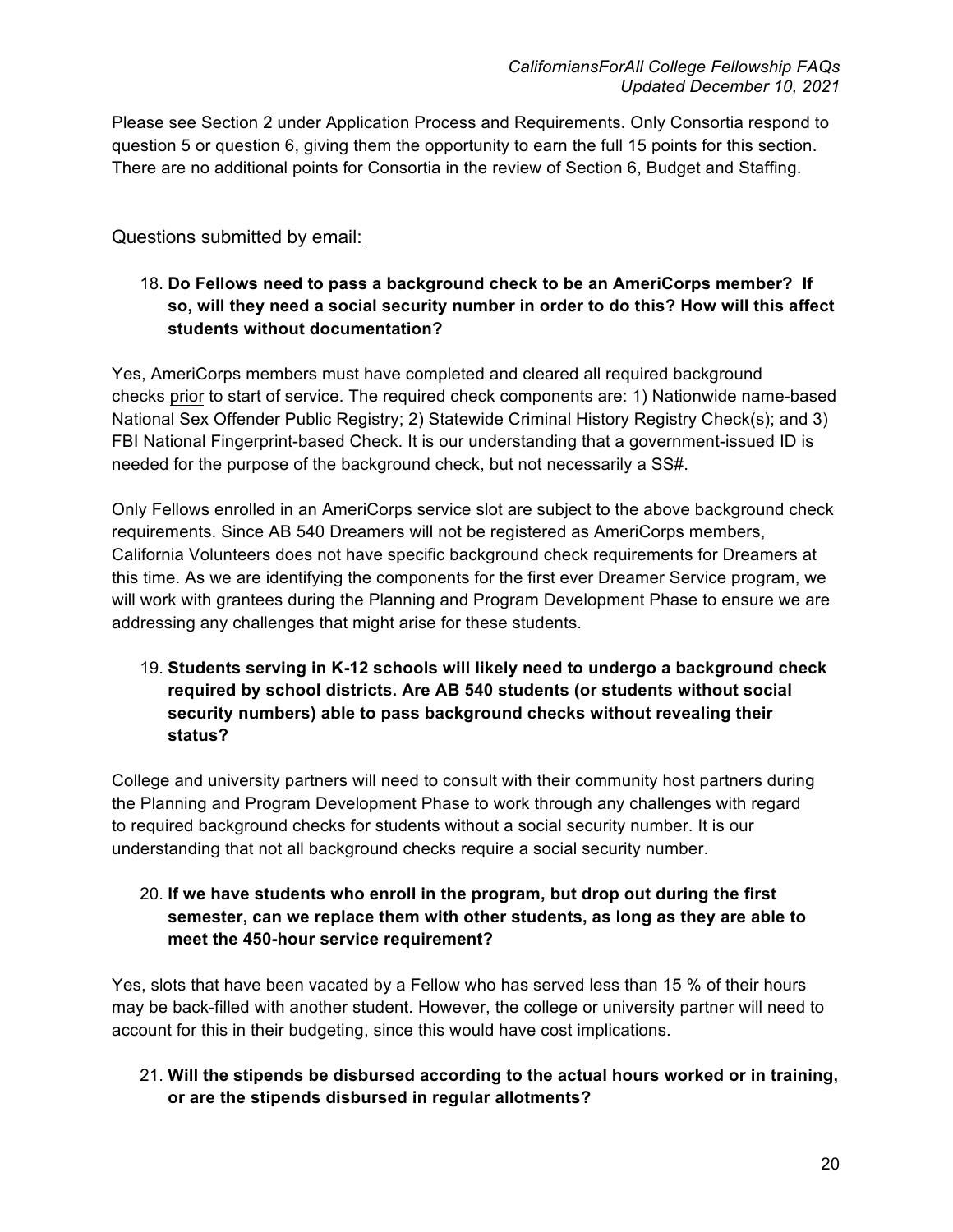Partners will be required to follow the following guidelines provided in the AmeriCorps Terms and Conditions (page 12) for distributing living allowance:

"A living allowance is not a wage. Recipients must not pay a living allowance on an hourly basis. Recipients should pay the living allowance in regular increments, such as weekly or bi-weekly, paying an increased increment only on the basis of increased living expenses such as food, housing, or transportation. Payments should not fluctuate based on the number of hours served in a particular time period and must cease when the member's service ceases. If a member serves all required hours and is permitted to conclude his or her term of service before the originally agreed upon end of term, the recipient may not provide a lump sum payment to the member. Similarly, if a member is selected after the program's start date, the recipient must provide regular living allowance payments from the member's start date and may not increase the member's living allowance incremental payment or provide a lump sum to make up any missed payments."

### 22. **Can partner campuses make subgrants to community host organizations through the implementation grant? What are the restrictions on subgrant use?**

Yes, college and university partners can make subgrants to community host organizations during the Implementation Phase. These grants would have the same rules and restrictions as the grants issued to partner campuses by California Volunteers. It seems less likely that college and university partners would make sub-grants to a community partner during the Planning and Program Development Phase, however there are no particular restrictions in this regard. If this is proposed in the budget, the applicant will need to justify the rationale in their narrative proposal.

## 23. **For the distribution of Fellow placements, are the Focus Area target percentages applicable to each partner campus, or are the targets for the whole program?**

These percentages are simply guidelines for the overall statewide initiative, not for individual institutions administering the Fellowship. Each applicant may choose whether to focus on one, two or all three of the Focus Areas in designing their program. As stated in the RFA (page 6), partner campuses "*may propose unique opportunities outside of the priority Focus Areas, provided they clearly respond to an identified community need. The number of slots dedicated to activities outside of the priority Focus Areas must be no more than 10% of the Fellow slots requested*."

## 26. **Can an institution submit an application as an individual university AND separately as part of a Consortium?**

No, each college or university can only be a part of one application for this funding opportunity. An institution must decide whether to apply directly (bringing together multiple units or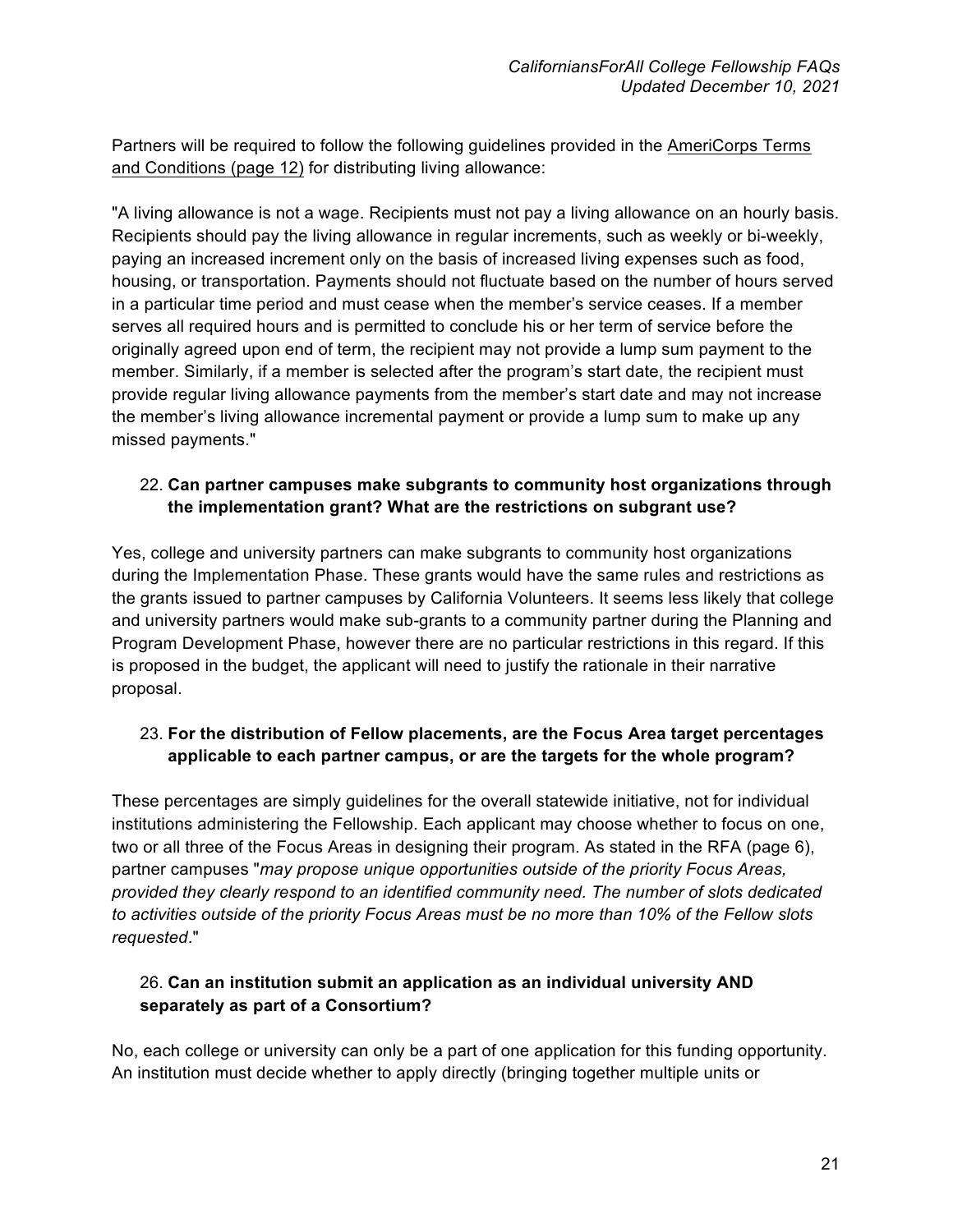departments within the institution is fine and encouraged!), or whether to apply as part of a Consortium.

## **27. If we have a different Indirect Cost (IDC) Rate for state and federal funds, how should we account for this in our budget?**

Applicants should use the federal IDC rate for the entire Planning Phase budget. For the Implementation Phase, all activities related to non-Dreamers are supported by federal funds, and all activities related to AB 540-eligible Dreamers are supported by state funds.

## **28. Does the \$300K for the Planning and Program Development Phase repeat for the second cohort, or is it just before the first cohort?**

The \$300K is a one-time funding allotment for the Planning and Program Development Phase that does not "repeat" for the second cohort. However, as indicated in the RFA, these resources can be spent throughout the first grant period (Jan 2022 – July 2023).

### **29. Is it possible to exceed your initial Fellow enrollment target, and are there any repercussions for doing so?**

While there is no penalty per se for exceeding the Fellow enrollment target, there is also no guarantee that additional funding would be available to add to a grantee's contract if this were to happen. The initial grant award does cover both the Planning and Program Development Phase, as well as the first year of implementation.

## **30. Should we plan to incorporate worker's compensation for the Fellows in our implementation budgets?**

Yes workers comp for Fellows will need to be factored in when the partner campus updates their operating budget during the Planning and Program Development Phase. A more detailed operating budget will be submitted to California Volunteers as part of the College Fellowship Implementation Plan.